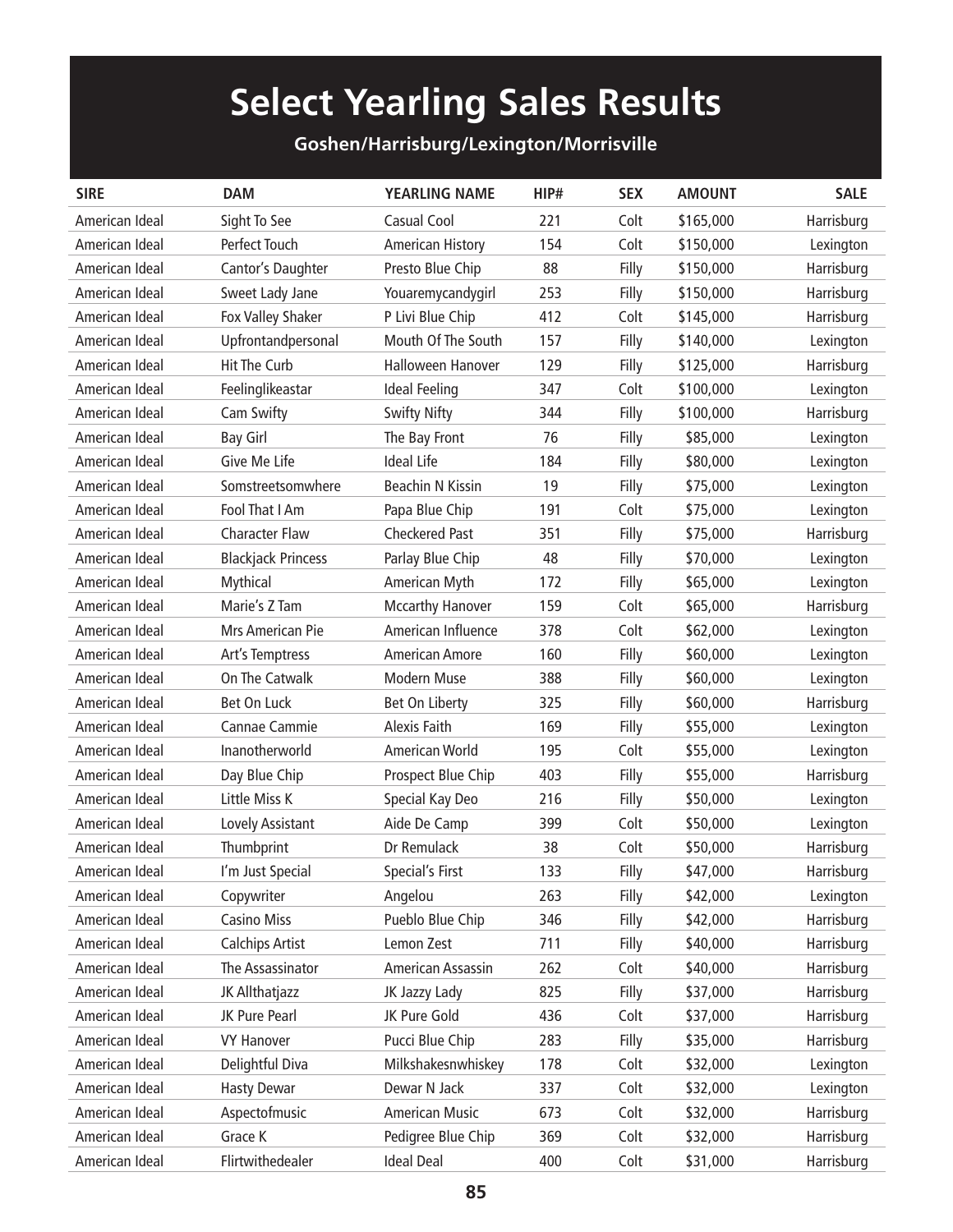| <b>SIRE</b>    | DAM                  | <b>YEARLING NAME</b>   | HIP# | <b>SEX</b>        | <b>AMOUNT</b> | <b>SALE</b> |
|----------------|----------------------|------------------------|------|-------------------|---------------|-------------|
| American Ideal | Tsunami Hanover      | Southwind Terra        | 322  | Filly             | \$30,000      | Lexington   |
| American Ideal | Caitlin Q            | <b>American Vision</b> | 87   | Colt              | \$30,000      | Harrisburg  |
| American Ideal | <b>Breezy De Vie</b> | Sweetheart De Vie      | 703  | Filly             | \$30,000      | Harrisburg  |
| American Ideal | Docdor Libby         | Delray Dude            | 894  | Colt              | \$30,000      | Harrisburg  |
| American Ideal | <b>More Diamonds</b> | Turndownforwatt        | 474  | Colt              | \$27,000      | Harrisburg  |
| American Ideal | Lucky Turn           | Protect Blue Chip      | 152  | Filly             | \$25,000      | Goshen      |
| American Ideal | Don't You Smile      | O'Sheas                | 327  | Colt              | \$25,000      | Lexington   |
| American Ideal | <b>Freezer Cash</b>  | Wisdom Is Gold         | 781  | Filly             | \$25,000      | Harrisburg  |
| American Ideal | My Perfect Rhyme     | Rhythm In Shoes        | 472  | Colt              | \$22,000      | Lexington   |
| American Ideal | Docdor Valentia      | April Deo              | 374  | Filly             | \$22,000      | Harrisburg  |
| American Ideal | Just Great           | Just Got Great         | 81   | Filly             | \$20,000      | Goshen      |
| American Ideal | Pleasant Journey     | American Ultra         | 396  | Filly             | \$20,000      | Lexington   |
| American Ideal | Mercy Mercy Mercy    | Parole Blue Chip       | 592  | Colt              | \$20,000      | Lexington   |
| American Ideal | Safety Net           | Prayer Blue Chip       | 545  | Filly             | \$20,000      | Harrisburg  |
| American Ideal | Queen Otra           | Hashtag Otra           | 196  | Colt              | \$20,000      | Harrisburg  |
| American Ideal | Stolly Up Bluechip   | <b>Status Hanover</b>  | 244  | Colt              | \$20,000      | Harrisburg  |
| American Ideal | Expressive           | America Speaks         | 67   | Colt              | \$19,000      | Morrisville |
| American Ideal | Shyaway              | Modesty                | 409  | Filly             | \$19,000      | Lexington   |
| American Ideal | Child's Play         | Cougar Hanover         | 724  | Filly             | \$17,000      | Harrisburg  |
| American Ideal | Desirable Cindy      | Lima Downtown          | 456  | Colt              | \$15,000      | Lexington   |
| American Ideal | Our Sophia           | Topville Olympian      | 174  | Colt              | \$15,000      | Harrisburg  |
| American Ideal | On The Arm           | Putit On The Card      | 905  | Filly             | \$15,000      | Harrisburg  |
| American Ideal | Curvesahead          | <b>Perfect Curves</b>  | 454  | Filly             | \$13,000      | Lexington   |
| American Ideal | One Last Kiss        | All Night Party        | 510  | Colt              | \$13,000      | Lexington   |
| American Ideal | Temptress El         | <b>Tease Hanover</b>   | 75   | Filly             | \$12,000      | Goshen      |
| American Ideal | Fox Valley Topaz     | Lima Fairest           | 28   | Filly             | \$12,000      | Lexington   |
| American Ideal | Sure Fun Tryin       | Rush To Judgement      | 415  | Colt              | \$10,000      | Lexington   |
| American Ideal | <b>Warm Waffles</b>  | Phat Blue Chip         | 1    | Colt              | \$9,000       | Goshen      |
| American Ideal | <b>Willow Gram</b>   | <b>Ideal Gram</b>      | 634  | Filly             | \$9,000       | Harrisburg  |
| American Ideal | Place Your Best      | Sally De Vie           | 329  | Filly             | \$8,000       | Lexington   |
| American Ideal | On The Glass         | Oporto Hanover         | 496  | Filly             | \$7,000       | Harrisburg  |
| American Ideal | My Little Art        | Parisi                 | 891  | Colt              | \$6,000       | Harrisburg  |
| American Ideal | Yankee Lacey         | Ready N Steady         | 446  | Colt              | \$5,000       | Harrisburg  |
| American Ideal | All For Me           | <b>Warrawee Total</b>  | 429  | Colt              | \$3,000       | Lexington   |
|                |                      |                        |      | <b>Total Sold</b> | 74            |             |
|                |                      |                        |      | Average           | \$46,541      |             |
| Art Major      | Northwestern         | No Offense Hanover     | 490  | Colt              | \$90,000      | Harrisburg  |
| Art Major      | Parlee Beach         | By All Means Pat       | 2    | Filly             | \$85,000      | Lexington   |
|                |                      |                        |      |                   |               |             |

| <b>Art Major</b> | Parlee Beach     | By All Means Pat          |     | Filly | \$85,000 | Lexington  |
|------------------|------------------|---------------------------|-----|-------|----------|------------|
| Art Major        | Put On A Display | Carolina Magic            | 254 | Colt  | \$85,000 | Lexington  |
| <b>Art Major</b> | Sapere Hanover   | Swig Hanover              | 13  | Colt  | \$85,000 | Harrisburg |
| <b>Art Major</b> | Red Carpet Queen | Queen Of The Day          | 112 | Filly | \$80,000 | Lexington  |
| <b>Art Major</b> | Tricky           | Major Trickster           | 280 | Colt  | \$80,000 | Lexington  |
| Art Major        | Barbuda Babe     | <b>Sand Castle Artist</b> | 45  | Colt  | \$75,000 | Lexington  |
| <b>Art Major</b> | Sugarcoated      | Major Sugar Rush          | 133 | Colt  | \$75,000 | Lexington  |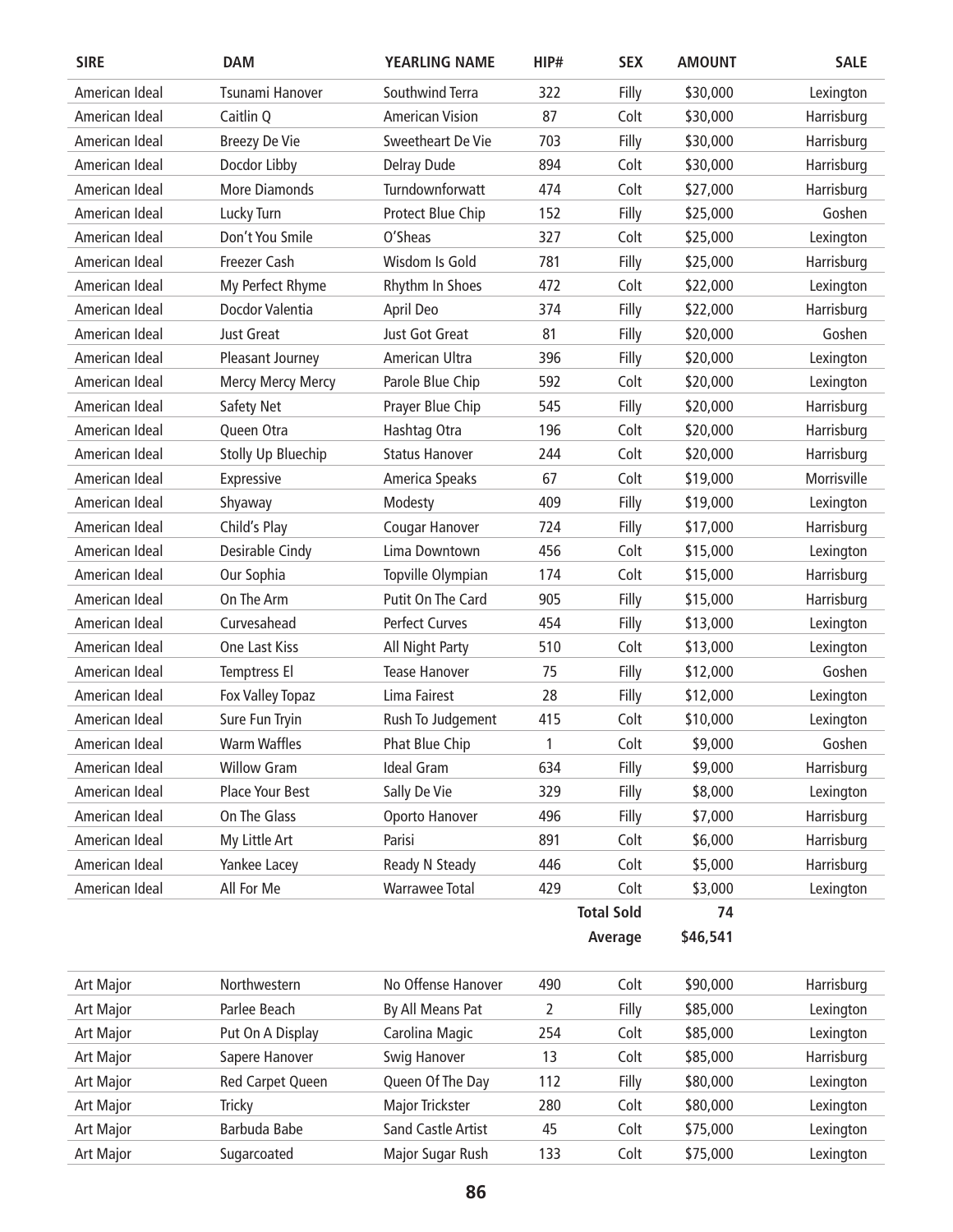| <b>SIRE</b>      | <b>DAM</b>                | <b>YEARLING NAME</b>     | HIP# | <b>SEX</b> | <b>AMOUNT</b> | <b>SALE</b> |
|------------------|---------------------------|--------------------------|------|------------|---------------|-------------|
| Art Major        | <b>Rocknroll Wishes</b>   | <b>Classy Chris</b>      | 11   | Filly      | \$75,000      | Harrisburg  |
| Art Major        | Camadian                  | Tell Me A Joke           | 236  | Filly      | \$75,000      | Harrisburg  |
| Art Major        | Shot Togo Bluechip        | Pericles Blue Chip       | 16   | Filly      | \$70,000      | Lexington   |
| Art Major        | Selinas's Joy             | Jack's Major             | 16   | Colt       | \$70,000      | Harrisburg  |
| Art Major        | Apogee Hanover            | Step Beyond              | 65   | Filly      | \$70,000      | Harrisburg  |
| Art Major        | Lets Imagine              | Major Imagination        | 459  | Colt       | \$62,000      | Harrisburg  |
| Art Major        | Lady Ashlee Ann           | Courtly Choice           | 29   | Colt       | \$60,000      | Lexington   |
| Art Major        | Marietta Hall             | Lonely Days              | 223  | Filly      | \$60,000      | Lexington   |
| Art Major        | <b>Duel Cheeks</b>        | Weehawken                | 381  | Filly      | \$60,000      | Harrisburg  |
| Art Major        | Take Into Account         | Tookaloo Hanover         | 258  | Filly      | \$57,000      | Harrisburg  |
| Art Major        | Mommy Robin Q             | Momma Don't Dance        | 162  | Filly      | \$55,000      | Harrisburg  |
| Art Major        | <b>Knock Three Times</b>  | Code In                  | 140  | Filly      | \$52,000      | Harrisburg  |
| Art Major        | <b>Hilarious</b>          | <b>Stolen Art</b>        | 205  | Colt       | \$50,000      | Lexington   |
| Art Major        | I Kill Time               | Lima Iron Man            | 351  | Colt       | \$50,000      | Lexington   |
| Art Major        | Dontcrymetheblues         | Cool Blues Man           | 105  | Colt       | \$50,000      | Harrisburg  |
| Art Major        | Discoverer                | Wild Goose Chase         | 325  | Colt       | \$47,000      | Lexington   |
| Art Major        | <b>Town Pro Miss</b>      | Lyon's Empire            | 41   | Colt       | \$45,000      | Harrisburg  |
| Art Major        | Capri Hanover             | <b>Blue Grotto</b>       | 12   | Filly      | \$40,000      | Lexington   |
| Art Major        | Just A Glimpse            | Sneekalittlepeek         | 212  | Colt       | \$40,000      | Lexington   |
| Art Major        | Color Me Beachy           | Twin B Laker             | 358  | Colt       | \$40,000      | Harrisburg  |
| Art Major        | Starofthesea Devie        | Angel De Vie             | 141  | Filly      | \$37,000      | Lexington   |
| Art Major        | Mud Pie Hanover           | Philthy Blue Chip        | 106  | Colt       | \$35,000      | Goshen      |
| Art Major        | <b>Terri Hall</b>         | <b>Brooks Range</b>      | 253  | Filly      | \$32,000      | Lexington   |
| Art Major        | Neverhaveneverwill        | Its Just Numbers         | 382  | Colt       | \$32,000      | Lexington   |
| Art Major        | Armbro Bombay             | <b>Ground Control</b>    | 81   | Colt       | \$32,000      | Harrisburg  |
| Art Major        | New Hollywood             | <b>Creative Climate</b>  | 478  | Filly      | \$30,000      | Lexington   |
| Art Major        | Jimmy The Terror          | Jimtastic                | 137  | Colt       | \$30,000      | Harrisburg  |
| <b>Art Major</b> | Thong                     | Thongs Legacy            | 263  | Filly      | \$27,000      | Harrisburg  |
| Art Major        | All Spirit                | Psychic Blue Chip        | 61   | Filly      | \$25,000      | Goshen      |
| Art Major        | Smashbox                  | Art Box                  | 123  | Filly      | \$25,000      | Lexington   |
| <b>Art Major</b> | Lislea Phia               | <b>Tantalizing Trish</b> | 503  | Filly      | \$25,000      | Lexington   |
| Art Major        | Danielles All Aces        | Dani Hanover             | 101  | Filly      | \$22,000      | Harrisburg  |
| Art Major        | Jenna's Joy               | Life Happened            | 432  | Colt       | \$22,000      | Harrisburg  |
| Art Major        | Overture                  | <b>Major Action</b>      | 305  | Colt       | \$20,000      | Lexington   |
| Art Major        | Bj's Canouan              | <b>Timber Deo</b>        | 329  | Filly      | \$20,000      | Harrisburg  |
| Art Major        | <b>Bridesmaid Hanover</b> | <b>Major Maid</b>        | 338  | Filly      | \$20,000      | Harrisburg  |
| Art Major        | Katie My Girl             | Letshaveanother          | 442  | Colt       | \$20,000      | Harrisburg  |
| Art Major        | Rocknroll Cameo           | Rock N Art               | 107  | Filly      | \$17,000      | Lexington   |
| Art Major        | <b>Enduring Dream</b>     | <b>Eternal Hope</b>      | 333  | Filly      | \$17,000      | Lexington   |
| Art Major        | <b>Twist N Clout</b>      | <b>Back To Motown</b>    | 275  | Colt       | \$17,000      | Harrisburg  |
| Art Major        | <b>Gone Dancing</b>       | Keepcalmndanceon         | 410  | Filly      | \$17,000      | Harrisburg  |
| Art Major        | Ravinia Hanover           | Life Major               | 7    | Colt       | \$15,000      | Lexington   |
| Art Major        | Spirit Of The West        | Spirited                 | 238  | Filly      | \$15,000      | Harrisburg  |
| Art Major        | Mattaroni                 | Pasta Blue Chip          | 102  | Filly      | \$14,500      | Goshen      |
| Art Major        | Beach Bonnet              | March Magic              | 466  | Filly      | \$13,000      | Lexington   |
|                  |                           |                          |      |            |               |             |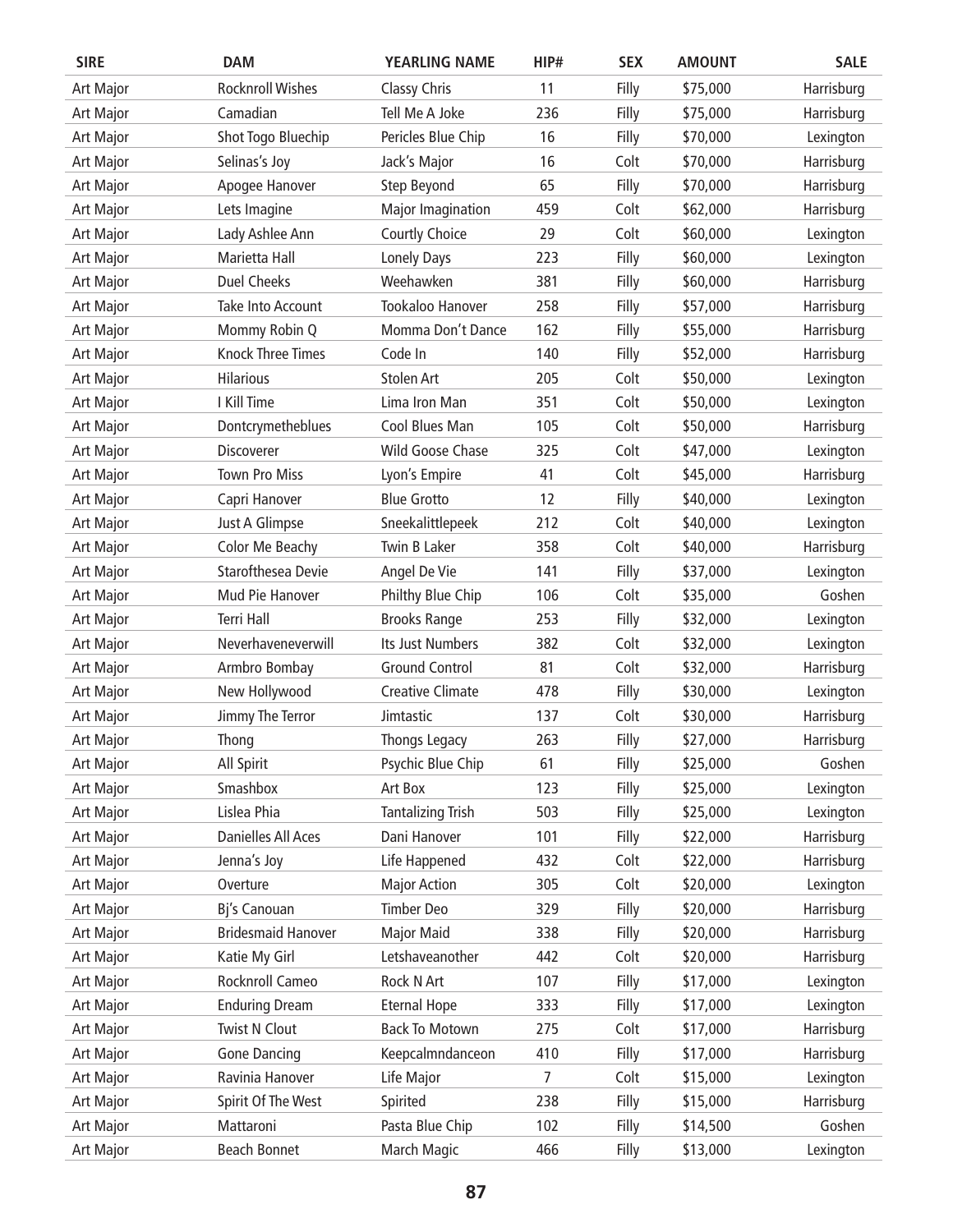| <b>SIRE</b>       | <b>DAM</b>                | <b>YEARLING NAME</b>      | HIP# | <b>SEX</b>        | <b>AMOUNT</b> | <b>SALE</b> |
|-------------------|---------------------------|---------------------------|------|-------------------|---------------|-------------|
| Art Major         | <b>Ubetterthink Think</b> | Ubettergo Go              | 44   | Filly             | \$13,000      | Harrisburg  |
| Art Major         | Forever Libby             | Glamorous Life            | 401  | Filly             | \$13,000      | Harrisburg  |
| Art Major         | Allamerican Happy         | Putonahappyface           | 9    | Filly             | \$12,000      | Goshen      |
| Art Major         | <b>Crazy Eights</b>       | On Your High Horse        | 361  | Filly             | \$12,000      | Harrisburg  |
| Art Major         | Fresh Look                | Glancewithme              | 245  | Filly             | \$10,000      | Lexington   |
| Art Major         | <b>Burning Beaches</b>    | Line Dancer               | 310  | Filly             | \$10,000      | Lexington   |
| Art Major         | Penguin                   | <b>Major Steve</b>        | 516  | Colt              | \$10,000      | Lexington   |
| Art Major         | London Eye                | London Major              | 855  | Colt              | \$9,500       | Harrisburg  |
| Art Major         | <b>Cinergy Hanover</b>    | Candlemas Hanover         | 44   | Colt              | \$9,000       | Goshen      |
| Art Major         | Hannah Banana             | Aquarius                  | 78   | Filly             | \$9,000       | Morrisville |
| Art Major         | <b>Speed Date</b>         | Compatible With U         | 145  | Filly             | \$8,000       | Goshen      |
| Art Major         | Catch Me Katie            | Waitin On Kate            | 284  | Filly             | \$8,000       | Lexington   |
| Art Major         | Rideintothesunset         | I'll Be Back              | 400  | Colt              | \$8,000       | Lexington   |
| Art Major         | <b>Bronzer Babe</b>       | Get Your Tan On           | 451  | Filly             | \$7,000       | Lexington   |
| Art Major         | Lislea Sophia             | Fiona                     | 851  | Filly             | \$7,000       | Harrisburg  |
| Art Major         | Rockjaws                  | Liplock                   | 206  | Filly             | \$7,000       | Harrisburg  |
| Art Major         | <b>Best Chance Hanna</b>  | <b>Best Honey Hanover</b> | 26   | Filly             | \$5,000       | Goshen      |
|                   |                           |                           |      | <b>Total Sold</b> | 70            |             |
|                   |                           |                           |      | Average           | \$36,000      |             |
|                   |                           |                           |      |                   |               |             |
| Artiscape         | <b>Blissful Maddie</b>    | <b>Block Party Style</b>  | 30   | Filly             | \$6,500       | Goshen      |
| Artiscape         | <b>Buy In Hanover</b>     | <b>Future Spin</b>        | 33   | Filly             | \$10,000      | Goshen      |
| Artiscape         | <b>Elegant Girl</b>       | <b>Fall Diva</b>          | 57   | Filly             | \$6,000       | Goshen      |
| Artiscape         | Fox Valley Hooker         | <b>Bait N Hook</b>        | 63   | Colt              | \$7,500       | Goshen      |
| Artiscape         | <b>Gennifers Flower</b>   | Better Fly Boy            | 70   | Colt              | \$6,500       | Goshen      |
| Artiscape         | Imoutahere                | Yessirimgone              | 79   | Colt              | \$7,500       | Goshen      |
| Artiscape         | Latin Liftoff             | Jose's Arty               | 87   | Colt              | \$6,000       | Goshen      |
| Artiscape         | Bet Me Hanover            | <b>Balzac Hanover</b>     | 104  | Colt              | \$16,000      | Goshen      |
| Artiscape         | Sams Angel                | Angel Scape               | 139  | Filly             | \$6,500       | Goshen      |
| Artiscape         | Jus' Chilln Out           | Super Freekeh             | 85   | Colt              | \$16,000      | Morrisville |
| Artiscape         | Ladyotra                  | Lets Take A Selfie        | 89   | Filly             | \$26,000      | Morrisville |
| Artiscape         | She's Determined          | She's Escaped             | 555  | Filly             | \$8,000       | Harrisburg  |
| Artiscape         | Tug River Della           | Tug's Escape              | 604  | Colt              | \$12,000      | Harrisburg  |
| Artiscape         | <b>Funny Card</b>         | Funnyscape                | 784  | Filly             | \$30,000      | Harrisburg  |
| Artiscape         | Here Again                | <b>Escape Again</b>       | 804  | Filly             | \$18,000      | Harrisburg  |
| Artiscape         | Jersey Pearl              | Jersey Jim                | 823  | Colt              | \$17,000      | Harrisburg  |
| Artiscape         | Lady Kimberly Lynn        | Zipcar One                | 839  | Colt              | \$16,000      | Harrisburg  |
| Artiscape         | Our Inheritance           | <b>Promised Treasure</b>  | 907  | Filly             | \$20,000      | Harrisburg  |
|                   |                           |                           |      | <b>Total Sold</b> | 18            |             |
|                   |                           |                           |      | Average           | \$13,083      |             |
| Betterthancheddar | Road To Pandaly           | Speed To Market           | 204  | Colt              | \$85,000      | Lexington   |
| Betterthancheddar | <b>B</b> So Lucky         | Cheese Melt               | 448  | Colt              | \$57,000      | Lexington   |
| Betterthancheddar | <b>Western Graduate</b>   | Betterthangraduate        | 51   | Filly             | \$52,000      | Harrisburg  |
| Betterthancheddar | Mach You And Me           | Mach N Cheese             | 312  | Colt              | \$50,000      | Lexington   |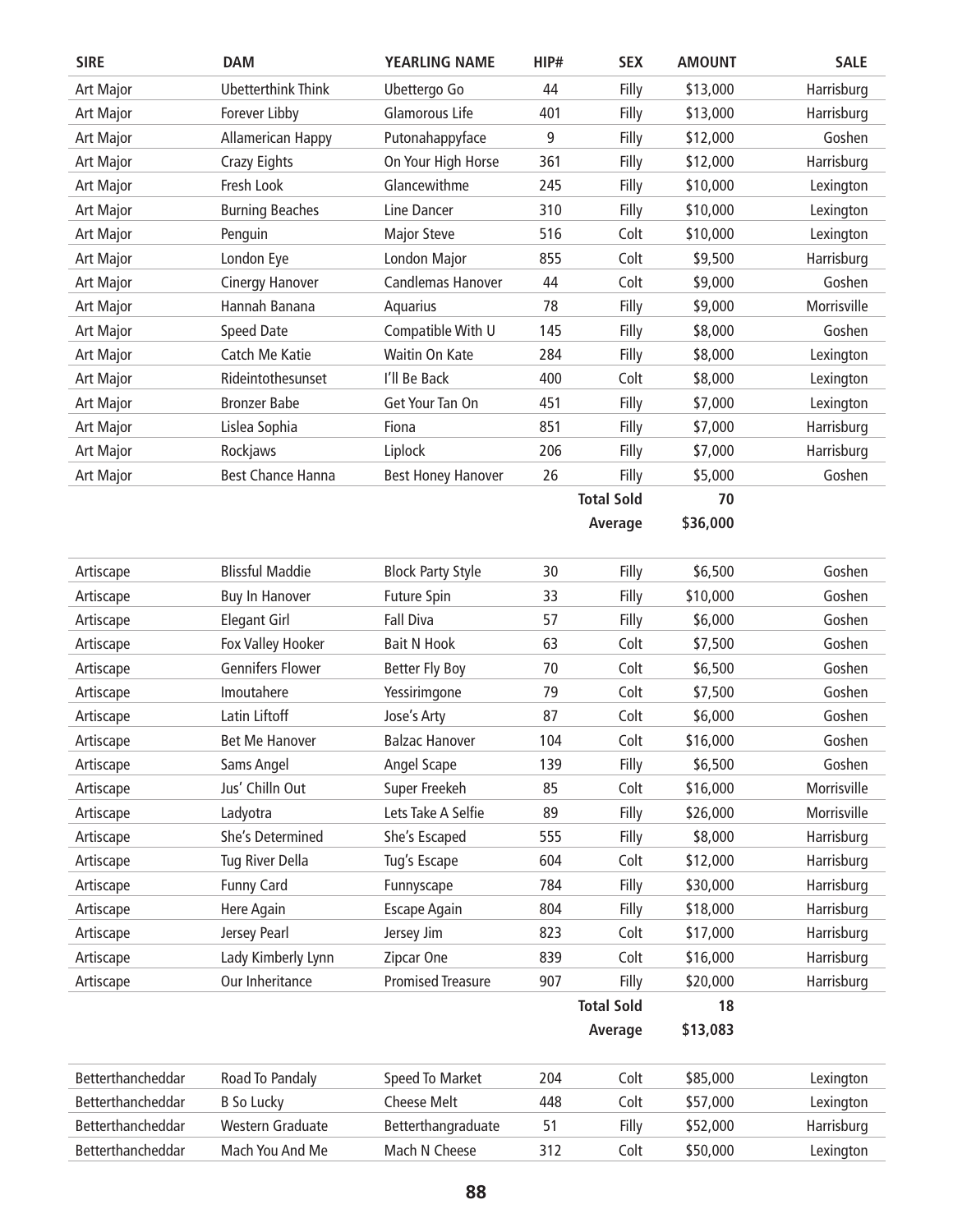| <b>SIRE</b>             | <b>DAM</b>                | <b>YEARLING NAME</b>      | HIP# | <b>SEX</b>        | <b>AMOUNT</b> | <b>SALE</b> |
|-------------------------|---------------------------|---------------------------|------|-------------------|---------------|-------------|
| Betterthancheddar       | <b>Misty Speed</b>        | <b>Better Speed</b>       | 366  | Filly             | \$50,000      | Lexington   |
| Betterthancheddar       | Kim's Caper               | Kim's The Best            | 459  | Filly             | \$50,000      | Lexington   |
| Betterthancheddar       | <b>Happy Doris</b>        | <b>Better Than Happy</b>  | 484  | Filly             | \$50,000      | Lexington   |
| Betterthancheddar       | <b>Ticket To Rock</b>     | <b>Tixnstones</b>         | 25   | Colt              | \$37,000      | Lexington   |
| Betterthancheddar       | <b>Beach Bound</b>        | <b>Twin B Peaches</b>     | 687  | Filly             | \$30,000      | Harrisburg  |
| Betterthancheddar       | Wisdom                    | <b>Wisdom Tree</b>        | 482  | Filly             | \$28,000      | Lexington   |
| Betterthancheddar       | Disneypan                 | Monsieur Bibeau           | 372  | Colt              | \$24,000      | Harrisburg  |
| Betterthancheddar       | <b>Career Success</b>     | Lose My Mind              | 714  | Colt              | \$21,000      | Harrisburg  |
| Betterthancheddar       | Bababababarbarapan        | Cheddar Jack              | 677  | Colt              | \$20,000      | Harrisburg  |
| Betterthancheddar       | Allamerican Apex          | All On Top Hanover        | 10   | Filly             | \$14,000      | Goshen      |
| Betterthancheddar       | Sub Rosa Hanover          | Stendahl Hanover          | 149  | Colt              | \$13,000      | Goshen      |
| Betterthancheddar       | <b>Gray Major</b>         | Gouda Hanover             | 28   | Colt              | \$11,000      | Goshen      |
| Betterthancheddar       | Ozmopolitan               | Ostro Hanover             | 119  | Colt              | \$11,000      | Goshen      |
| Betterthancheddar       | Rafaella Seelster         | I Got The Boy             | 134  | Filly             | \$9,000       | Goshen      |
| Betterthancheddar       | Sunshine Sister           | Too Much Sun              | 584  | Filly             | \$9,000       | Harrisburg  |
| Betterthancheddar       | <b>Artistic Melody</b>    | Windsun Magnolia          | 669  | Filly             | \$9,000       | Harrisburg  |
| Betterthancheddar       | Leavea Smile              | <b>Better Thana Smile</b> | 89   | Colt              | \$8,000       | Goshen      |
| Betterthancheddar       | <b>Artist Rocker</b>      | Marlon's Magic            | 670  | Colt              | \$6,500       | Harrisburg  |
| Betterthancheddar       | <b>What Fools Believe</b> | Casie's Believer          | 627  | Filly             | \$6,000       | Harrisburg  |
| Betterthancheddar       | <b>Princess Austral</b>   | Princess Glydana          | 127  | Filly             | \$5,500       | Goshen      |
| Betterthancheddar       | Circle Game               | <b>Unusual Clarity</b>    | 1    | Filly             | \$4,700       | Morrisville |
| Betterthancheddar       | <b>Eglise Hanover</b>     | Steuben Freya             | 56   | Filly             | \$3,500       | Goshen      |
| Betterthancheddar       | Princess Parisa           | Prince Lorial             | 130  | Colt              | \$3,500       | Goshen      |
| Betterthancheddar       | Princess Grenada          | Prince Ranger             | 128  | Colt              | \$3,000       | Goshen      |
| Betterthancheddar       | Princess Jalona           | <b>Prince Clarion</b>     | 129  | Colt              | \$3,000       | Goshen      |
|                         |                           |                           |      | <b>Total Sold</b> | 29            |             |
|                         |                           |                           |      | Average           | \$23,231      |             |
| <b>Celebrity Secret</b> | Celebrity Lovin           | Partingoftheways          | 589  | Colt              | \$10,000      | Lexington   |
|                         |                           |                           |      | <b>Total Sold</b> | 1             |             |
|                         |                           |                           |      | Average           | \$10,000      |             |
| <b>Chapter Seven</b>    | Corazon Blue Chip         | Seventh Wonder            | 175  | Colt              | \$200,000     | Lexington   |
| <b>Chapter Seven</b>    | <b>Surrey With Fringe</b> | Sevenmaidsadancing        | 273  | Filly             | \$150,000     | Lexington   |
| Chapter Seven           | <b>Final Countdown</b>    | Alarm Detector            | 769  | Colt              | \$110,000     | Harrisburg  |
| Chapter Seven           | On The Glide              | Orfeo Hanover             | 497  | Colt              | \$110,000     | Harrisburg  |
| Chapter Seven           | Filly At Bigs             | Eunice                    | 394  | Filly             | \$105,000     | Harrisburg  |
| Chapter Seven           | Daytona Blue Chip         | Southwind Blizzard        | 209  | Colt              | \$100,000     | Lexington   |
| Chapter Seven           | <b>Beyond Blue</b>        | Purple Iron               | 327  | Colt              | \$100,000     | Harrisburg  |
| Chapter Seven           | <b>Classical Flirt</b>    | Legal Leverage            | 190  | Colt              | \$95,000      | Lexington   |
| Chapter Seven           | Up Front Hotsey           | Petrovic Blue Chip        | 479  | Colt              | \$95,000      | Harrisburg  |
| Chapter Seven           | <b>Tactical Caviar</b>    | Aria                      | 257  | Filly             | \$90,000      | Harrisburg  |
| Chapter Seven           | <b>Blue Diamonds</b>      | Seven Karats              | 333  | Filly             | \$75,000      | Harrisburg  |
| Chapter Seven           | CR Mimosa                 | Shes Intoxicating         | 362  | Filly             | \$75,000      | Harrisburg  |
| Chapter Seven           | Serenity Girl             | <b>Ellagant Chapter</b>   | 18   | Colt              | \$70,000      | Harrisburg  |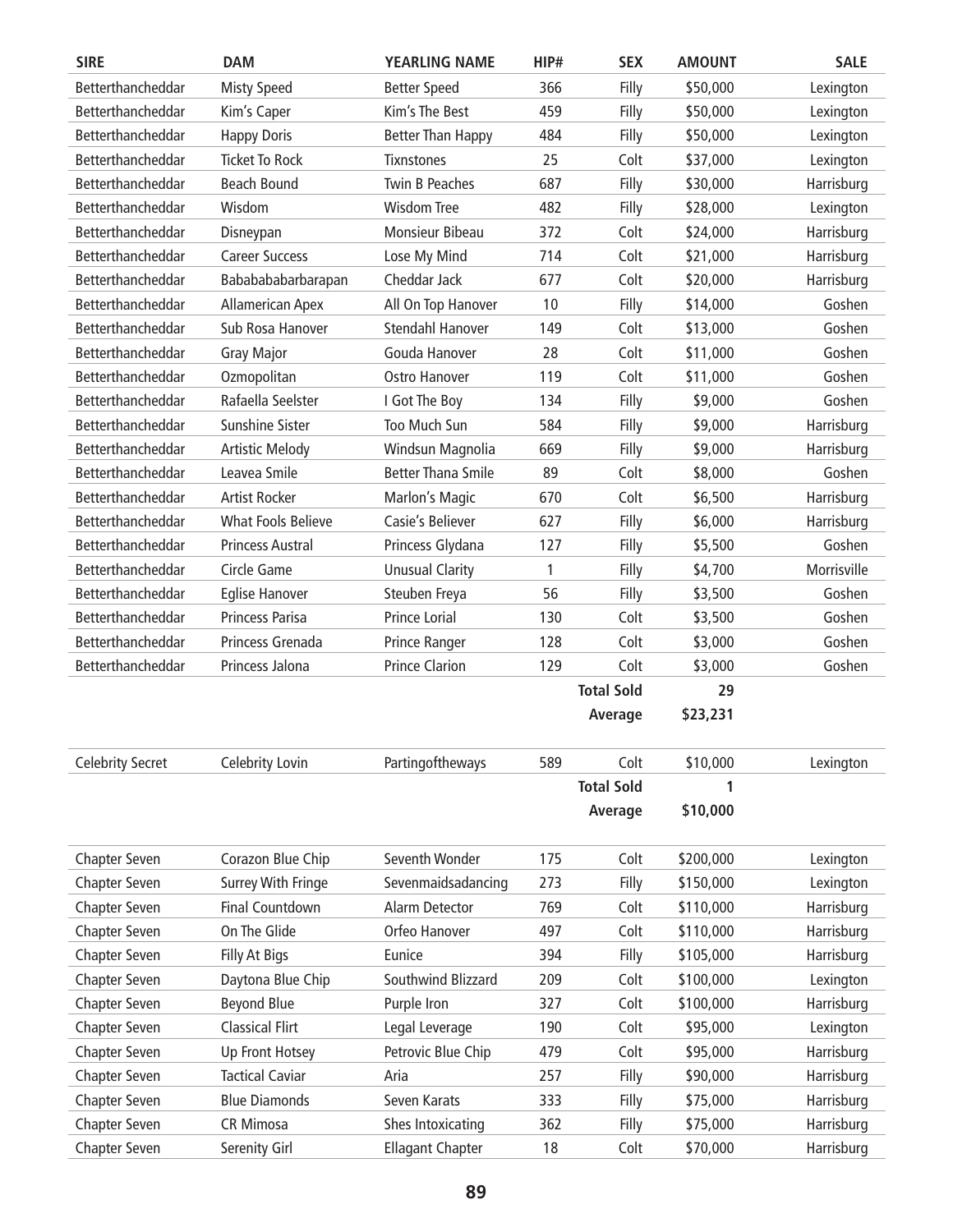| <b>SIRE</b>          | <b>DAM</b>               | <b>YEARLING NAME</b>    | HIP# | <b>SEX</b>        | <b>AMOUNT</b> | <b>SALE</b> |
|----------------------|--------------------------|-------------------------|------|-------------------|---------------|-------------|
| <b>Chapter Seven</b> | I'll Bring Dessert       | Jordan Blue Chip        | 242  | Filly             | \$70,000      | Harrisburg  |
| Chapter Seven        | Who Dat Girl             | <b>What Chapter</b>     | 290  | Colt              | \$65,000      | Lexington   |
| Chapter Seven        | <b>Counter Pointe</b>    | Southwind Chrome        | 318  | Colt              | \$60,000      | Lexington   |
| <b>Chapter Seven</b> | Hemi Blue Chip           | Django Unchained        | 128  | Filly             | \$60,000      | Harrisburg  |
| <b>Chapter Seven</b> | Southwind Cabaret        | Southwind Cookie        | 311  | Filly             | \$55,000      | Lexington   |
| Chapter Seven        | <b>Wedding Dress</b>     | Quaker Wedding          | 623  | Filly             | \$55,000      | Harrisburg  |
| Chapter Seven        | Sea Gypsy                | <b>Gypsy Breeze</b>     | 98   | Filly             | \$50,000      | Lexington   |
| Chapter Seven        | Caylee Dream             | Rock Me Ama Deo         | 314  | Colt              | \$50,000      | Lexington   |
| Chapter Seven        | Housethattruthbuilt      | Chapter And Ruth        | 349  | Colt              | \$50,000      | Lexington   |
| <b>Chapter Seven</b> | Musclelini               | Comesevencomeleven      | 478  | Filly             | \$50,000      | Harrisburg  |
| <b>Chapter Seven</b> | Roisin                   | Dont Press Send         | 538  | Colt              | \$50,000      | Harrisburg  |
| Chapter Seven        | Supreme Dish             | Supreme Seven           | 585  | Filly             | \$50,000      | Harrisburg  |
| Chapter Seven        | <b>Miss Dangles</b>      | Senor Dangles           | 371  | Colt              | \$45,000      | Lexington   |
| Chapter Seven        | Aurova Hanover           | The First Chapter       | 42   | Colt              | \$40,000      | Lexington   |
| Chapter Seven        | Motherland               | Lima Mystic             | 232  | Filly             | \$40,000      | Lexington   |
| <b>Chapter Seven</b> | Awesome Chrissy          | A Thing Goin On         | 545  | Filly             | \$40,000      | Lexington   |
| Chapter Seven        | Southwind Sauna          | Southwind Sassy         | 213  | Filly             | \$40,000      | Harrisburg  |
| Chapter Seven        | Love Me Two Times        | Fast Love               | 365  | Filly             | \$35,000      | Lexington   |
| Chapter Seven        | <b>Celebrity Feeling</b> | Notmeitsyou             | 568  | Colt              | \$35,000      | Lexington   |
| Chapter Seven        | Oh Oh Its Magic          | Fillyjonk               | 722  | Filly             | \$32,000      | Harrisburg  |
| Chapter Seven        | New Royalty              | <b>Roll Sevens</b>      | 102  | Filly             | \$30,000      | Lexington   |
| <b>Chapter Seven</b> | Raising Roxanne          | Southwind Rich          | 527  | Colt              | \$30,000      | Harrisburg  |
| <b>Chapter Seven</b> | If And Only If           | Chapter's Lady          | 580  | Filly             | \$27,000      | Lexington   |
| Chapter Seven        | All For One              | Bet The Bank            | 654  | Colt              | \$27,000      | Harrisburg  |
| Chapter Seven        | Chandler T               | Cappadocia              | 125  | Colt              | \$25,000      | Lexington   |
| <b>Chapter Seven</b> | Munis Blue Chip          | Purpose Blue Chip       | 233  | Colt              | \$25,000      | Lexington   |
| Chapter Seven        | <b>World Tour</b>        | <b>IMF</b>              | 642  | Filly             | \$25,000      | Harrisburg  |
| <b>Chapter Seven</b> | Bluster                  | <b>Bluster's Porshe</b> | 79   | Filly             | \$20,000      | Harrisburg  |
| Chapter Seven        | Caerphilly               | Southwind Chai          | 340  | Filly             | \$20,000      | Harrisburg  |
| Chapter Seven        | No Pictures Please       | Lima Novelty            | 385  | Filly             | \$19,000      | Lexington   |
| Chapter Seven        | <b>Startlet Fever</b>    | Seven Starlet           | 127  | Filly             | \$15,000      | Lexington   |
| Chapter Seven        | Valley Of Dreams         | <b>Broglio</b>          | 424  | Colt              | \$12,000      | Lexington   |
| Chapter Seven        | Ready To Sparkle         | <b>Stay Foolish</b>     | 255  | Filly             | \$10,000      | Lexington   |
|                      |                          |                         |      | <b>Total Sold</b> | 46            |             |
|                      |                          |                         |      | Average           | \$57,217      |             |
| Conway Hall          | Garbo Hall               | Godspell Hall           | 194  | Colt              | \$120,000     | Lexington   |
| Conway Hall          | Armbro Archer            | Abbie Hall              | 158  | Filly             | \$85,000      | Lexington   |
| Conway Hall          | Debbie Hall              | Dunsinane Hall          | 177  | Colt              | \$65,000      | Lexington   |
| Conway Hall          | Ann's Promise            | Thunderman              | 44   | Colt              | \$55,000      | Morrisville |
| Conway Hall          | <b>Celebrity Speedie</b> | Need For Speed          | 89   | Colt              | \$52,000      | Harrisburg  |
| Conway Hall          | Fortunes Of Fables       | She'safreespirit        | 338  | Filly             | \$50,000      | Lexington   |
| Conway Hall          | Prize Chip               | Conway Surprize         | 522  | Colt              | \$50,000      | Harrisburg  |
| Conway Hall          | <b>Madam Stacey</b>      | Sir Conway              | 866  | Colt              | \$40,000      | Harrisburg  |
| Conway Hall          | Sofia Letsgo             | Lets Go Again           | 231  | Colt              | \$40,000      | Harrisburg  |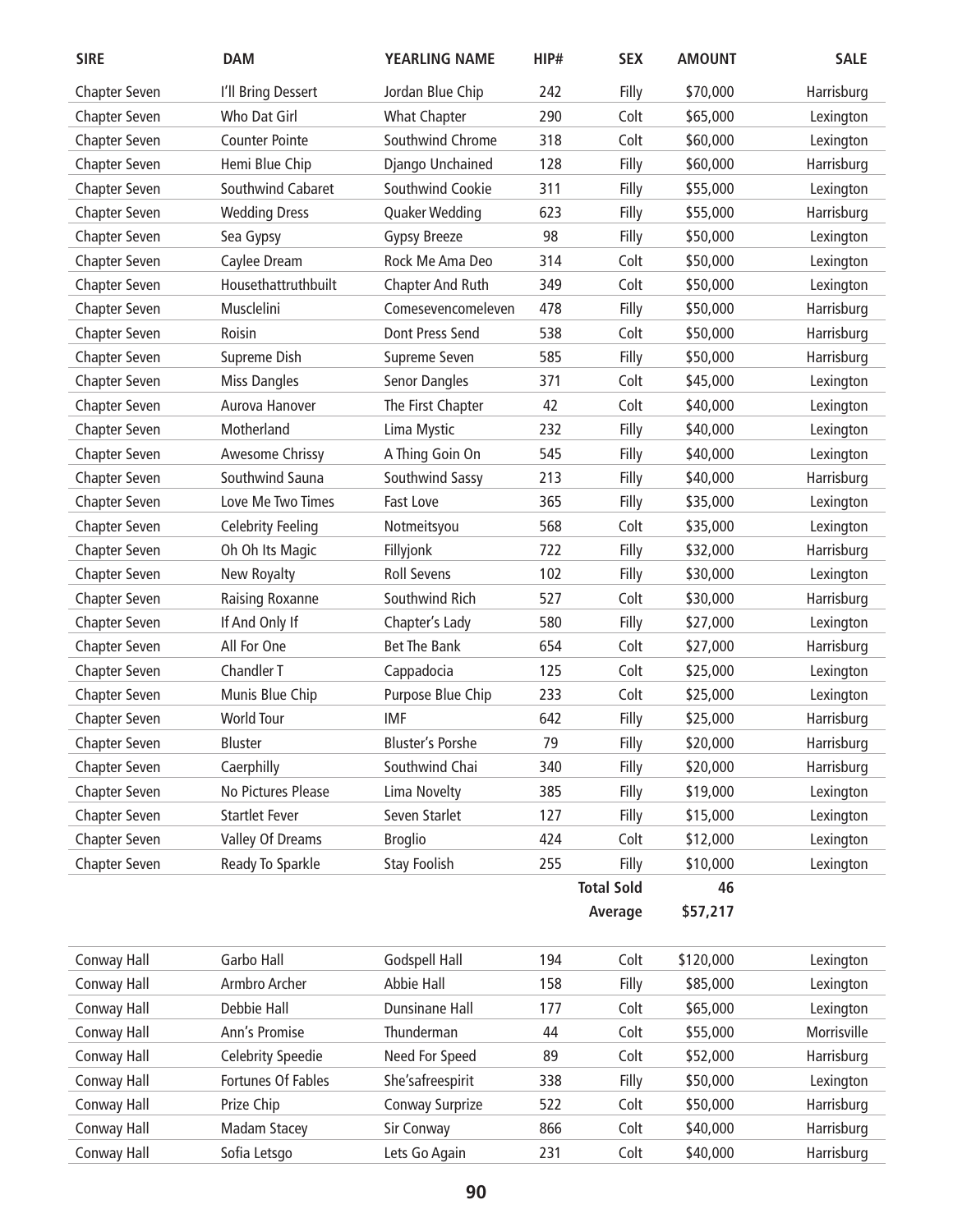| <b>SIRE</b>          | <b>DAM</b>               | <b>YEARLING NAME</b>      | HIP# | <b>SEX</b>        | <b>AMOUNT</b> | <b>SALE</b> |
|----------------------|--------------------------|---------------------------|------|-------------------|---------------|-------------|
| Conway Hall          | <b>Bourbon Belle</b>     | Whiskeyinmywater          | 337  | Colt              | \$35,000      | Harrisburg  |
| Conway Hall          | U Wanna Lindy            | Wanna Hall                | 142  | Colt              | \$32,000      | Lexington   |
| Conway Hall          | <b>Magical Memories</b>  | <b>Sign Declaration</b>   | 3    | Colt              | \$30,000      | Morrisville |
| Conway Hall          | Pacific Centerfold       | Exs And Ohs               | 505  | Filly             | \$30,000      | Harrisburg  |
| Conway Hall          | Not A Diva               | Handsome Devil            | 901  | Colt              | \$30,000      | Harrisburg  |
| Conway Hall          | Goddess Of War           | Goddess Ofgoodness        | 407  | Filly             | \$30,000      | Harrisburg  |
| Conway Hall          | <b>Classic Yankee</b>    | Girl Crush                | 84   | Filly             | \$27,000      | Morrisville |
| Conway Hall          | Agra                     | Conaag                    | 68   | Colt              | \$25,000      | Morrisville |
| Conway Hall          | Woman Of Strength        | <b>Executive Decision</b> | 535  | Filly             | \$25,000      | Lexington   |
| Conway Hall          | Miss El Paso             | Flyhawk El Diablo         | 65   | Colt              | \$23,000      | Morrisville |
| Conway Hall          | Baker Black Jet          | Lightningpedia            | 681  | Colt              | \$23,000      | Harrisburg  |
| Conway Hall          | <b>Bravissima</b>        | <b>Spicey Addiction</b>   | 53   | Filly             | \$20,000      | Morrisville |
| Conway Hall          | <b>Nowerland Nanette</b> | <b>Flyhawk Corvette</b>   | 69   | Filly             | \$20,000      | Morrisville |
| Conway Hall          | Talktalktalk             | Talkoholic                | 596  | Filly             | \$20,000      | Harrisburg  |
| Conway Hall          | Chocolatto Chip          | Lattea Da                 | 56   | Filly             | \$17,000      | Morrisville |
| Conway Hall          | <b>Big Z Credit</b>      | Z Big Conway              | 696  | Filly             | \$17,000      | Harrisburg  |
| Conway Hall          | South Jersey Angel       | Conman Sam                | 73   | Colt              | \$15,000      | Morrisville |
| Conway Hall          | Overnight Rail           | Rail Rider                | 909  | Filly             | \$15,000      | Harrisburg  |
| Conway Hall          | Garbo Hanover            | Mr Dust Man               | 71   | Colt              | \$12,000      | Morrisville |
| Conway Hall          | Form Fitting             | On The Cover              | 772  | Filly             | \$12,000      | Harrisburg  |
| Conway Hall          | Fashionablefilly         | Con Lane                  | 42   | Colt              | \$8,000       | Morrisville |
| Conway Hall          | I C Royalty              | U C Connie                | 80   | Filly             | \$7,500       | Morrisville |
| Conway Hall          | Comeupforair             | Air Of Mystery            | 57   | Filly             | \$7,000       | Morrisville |
| Conway Hall          | Dreams Are Free          | Con Te Partiro            | 64   | Filly             | \$7,000       | Morrisville |
| Conway Hall          | <b>Screaming Awsome</b>  | <b>Screamin Axel</b>      | 37   | Colt              | \$6,500       | Morrisville |
|                      |                          |                           |      | <b>Total Sold</b> | 34            |             |
|                      |                          |                           |      | Average           | \$30,912      |             |
| <b>Credit Winner</b> | Pizza Dolce              | Ciao Dolce                | 4    | Filly             | \$300,000     | Lexington   |
| <b>Credit Winner</b> | Check Me Out             | Check Her Out             | 54   | Filly             | \$260,000     | Lexington   |
| <b>Credit Winner</b> | Yalta Hanover            | Hard Rock Deo             | 35   | Colt              | \$150,000     | Lexington   |
| <b>Credit Winner</b> | Sheena's Shadow          | <b>Winning Shadow</b>     | 118  | Colt              | \$145,000     | Lexington   |
| <b>Credit Winner</b> | Bluff                    | Activist                  | 78   | Colt              | \$100,000     | Harrisburg  |
| <b>Credit Winner</b> | <b>Sugar Cone</b>        | Classic Sundae            | 247  | Colt              | \$100,000     | Harrisburg  |
| <b>Credit Winner</b> | <b>Royal Assets</b>      | Royal Kingdom             | 11   | Colt              | \$95,000      | Lexington   |
| <b>Credit Winner</b> | Bramalea Hanover         | The Russian Spy           | 50   | Filly             | \$90,000      | Lexington   |
| <b>Credit Winner</b> | Danica Hall              | <b>Delaine Hall</b>       | 58   | Colt              | \$85,000      | Lexington   |
| <b>Credit Winner</b> | Perfect Chance           | <b>Platonic Hanover</b>   | 5    | Filly             | \$85,000      | Harrisburg  |
| <b>Credit Winner</b> | <b>Bold Dreamer</b>      | Chasin' Dreams            | 80   | Colt              | \$85,000      | Harrisburg  |
| <b>Credit Winner</b> | Order By Wish            | The Merchant              | 173  | Filly             | \$85,000      | Harrisburg  |
| <b>Credit Winner</b> | <b>Victors Vicky</b>     | Vic's Winner              | 163  | Colt              | \$70,000      | Lexington   |
| <b>Credit Winner</b> | Asixpackfromperfect      | Aperfectruby              | 161  | Filly             | \$65,000      | Lexington   |
| <b>Credit Winner</b> | Glide By                 | Nows The Moment           | 198  | Colt              | \$65,000      | Lexington   |
| <b>Credit Winner</b> | Allmar Surprise          | Capital Credit            | 128  | Colt              | \$60,000      | Lexington   |
| <b>Credit Winner</b> | Jupiter                  | Virgo                     | 301  | Filly             | \$60,000      | Lexington   |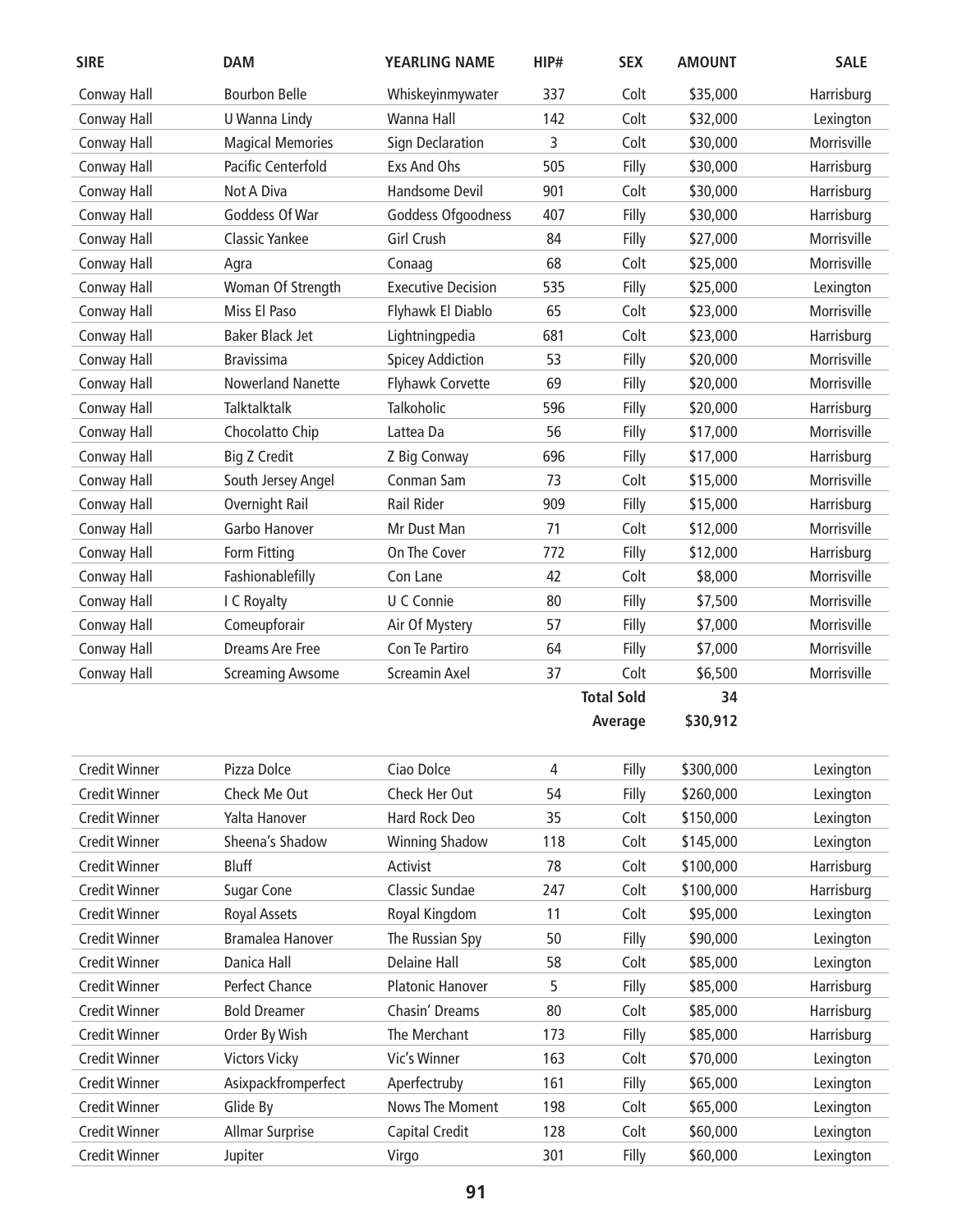| <b>SIRE</b>          | <b>DAM</b>                | <b>YEARLING NAME</b>     | HIP# | <b>SEX</b> | <b>AMOUNT</b> | <b>SALE</b> |
|----------------------|---------------------------|--------------------------|------|------------|---------------|-------------|
| <b>Credit Winner</b> | Swan For The Road         | Nightcap                 | 34   | Filly      | \$60,000      | Harrisburg  |
| <b>Credit Winner</b> | <b>Heck On Heels</b>      | Hapsburg Hanover         | 415  | Colt       | \$60,000      | Harrisburg  |
| <b>Credit Winner</b> | Lady Rainbow              | Lucky Rainbow            | 214  | Filly      | \$57,000      | Lexington   |
| <b>Credit Winner</b> | Religulous                | Devout                   | 262  | Colt       | \$54,000      | Lexington   |
| <b>Credit Winner</b> | My Lady Lindy             | My Lindy Winner          | 31   | Colt       | \$50,000      | Morrisville |
| <b>Credit Winner</b> | Queen Serene              | Casino King Deo          | 5    | Colt       | \$50,000      | Lexington   |
| <b>Credit Winner</b> | Soprano Hanover           | A Gift For You           | 147  | Filly      | \$50,000      | Lexington   |
| <b>Credit Winner</b> | Lunar Dream Om            | Lunar Credit             | 156  | Colt       | \$50,000      | Lexington   |
| <b>Credit Winner</b> | Alabama Girl              | Alabama Keepsake         | 296  | Filly      | \$50,000      | Lexington   |
| <b>Credit Winner</b> | Angostura                 | <b>Tymal Creditor</b>    | 299  | Colt       | \$50,000      | Lexington   |
| <b>Credit Winner</b> | Armbro Deja Vu            | Ex Machina               | 104  | Filly      | \$50,000      | Harrisburg  |
| <b>Credit Winner</b> | Keepsake Hanover          | Knisley Hanover          | 138  | Colt       | \$42,000      | Harrisburg  |
| <b>Credit Winner</b> | Ladylind                  | Final Lady               | 451  | Filly      | \$42,000      | Harrisburg  |
| <b>Credit Winner</b> | Lady Violet               | Logetta Hanover          | 455  | Filly      | \$42,000      | Harrisburg  |
| <b>Credit Winner</b> | <b>Smarter Than Smart</b> | Sharp As A Tack          | 480  | Filly      | \$42,000      | Harrisburg  |
| <b>Credit Winner</b> | Conwayslassie             | I'mwhygodmadegirls       | 174  | Filly      | \$40,000      | Lexington   |
| <b>Credit Winner</b> | <b>Steamy Windows</b>     | Danish Girl              | 241  | Filly      | \$40,000      | Harrisburg  |
| <b>Credit Winner</b> | <b>Grammy Hall</b>        | Gardner Hanover          | 73   | Filly      | \$38,000      | Goshen      |
| <b>Credit Winner</b> | La Riviera Lindy          | <b>Chapter And Verse</b> | 75   | Filly      | \$37,000      | Lexington   |
| <b>Credit Winner</b> | Galahad's Damsal          | Galahad's Quest          | 357  | Colt       | \$37,000      | Lexington   |
| <b>Credit Winner</b> | Clever Catch              | L Dees Parable           | 45   | Colt       | \$36,000      | Goshen      |
| <b>Credit Winner</b> | <b>Hey Mister</b>         | <b>Girl Talk</b>         | 473  | Filly      | \$35,000      | Lexington   |
| <b>Credit Winner</b> | I'm On Cloud Nine         | I Win Hanover            | 135  | Colt       | \$35,000      | Harrisburg  |
| <b>Credit Winner</b> | <b>Kristins Victory</b>   | Kowtow Hanover           | 141  | Filly      | \$34,000      | Harrisburg  |
| <b>Credit Winner</b> | <b>Silver Springs</b>     | Voss Volo                | 121  | Colt       | \$30,000      | Lexington   |
| <b>Credit Winner</b> | Invisible Lady            | Celerity                 | 271  | Colt       | \$30,000      | Lexington   |
| <b>Credit Winner</b> | Victor's Pursuit          | Dino Max                 | 346  | Colt       | \$30,000      | Lexington   |
| <b>Credit Winner</b> | Angela Hall               | <b>Babylons Bridge</b>   | 433  | Colt       | \$30,000      | Lexington   |
| <b>Credit Winner</b> | Piney's Schooner          | Padua Hanover            | 6    | Filly      | \$30,000      | Harrisburg  |
| <b>Credit Winner</b> | Cream Puff                | Stonebridge Cream        | 332  | Filly      | \$27,000      | Lexington   |
| <b>Credit Winner</b> | <b>Tattoo You</b>         | Tattoosngirls            | 138  | Colt       | \$25,000      | Lexington   |
| <b>Credit Winner</b> | Upscale                   | Girl Don't Cry           | 422  | Filly      | \$25,000      | Lexington   |
| <b>Credit Winner</b> | Amber Fire Hanover        | <b>Engine Number One</b> | 306  | Colt       | \$25,000      | Harrisburg  |
| <b>Credit Winner</b> | Pink Caviar               | The Blazing Truth        | 15   | Colt       | \$22,000      | Morrisville |
| <b>Credit Winner</b> | Caught My Eye             | Credit Deo               | 171  | Colt       | \$22,000      | Lexington   |
| <b>Credit Winner</b> | Fan Favorite              | Frenzie De Vie           | 249  | Filly      | \$20,000      | Lexington   |
| <b>Credit Winner</b> | <b>Lindys Head Nurse</b>  | Lots of TLC              | 461  | Filly      | \$20,000      | Harrisburg  |
| <b>Credit Winner</b> | Coulantine                | Sharon's Steak           | 49   | Filly      | \$17,000      | Goshen      |
| <b>Credit Winner</b> | Hot Off The Press         | Duty Free                | 206  | Filly      | \$17,000      | Lexington   |
| <b>Credit Winner</b> | Powell Blue Chip          | Persnickety              | 251  | Filly      | \$17,000      | Lexington   |
| <b>Credit Winner</b> | <b>Muscles Secret</b>     | Papyrus Blue Chip        | 418  | Filly      | \$17,000      | Harrisburg  |
| <b>Credit Winner</b> | I'll Wait For You         | Tymal Illcredityou       | 477  | Colt       | \$16,000      | Lexington   |
| <b>Credit Winner</b> | Prize Angie               | <b>Sterling Credit</b>   | 278  | Filly      | \$15,000      | Lexington   |
| <b>Credit Winner</b> | Ashlee's Dream            | Credit List              | 68   | Colt       | \$15,000      | Harrisburg  |
| <b>Credit Winner</b> | Aspidistra Hanover        | Algorithm Hanover        | 69   | Colt       | \$15,000      | Harrisburg  |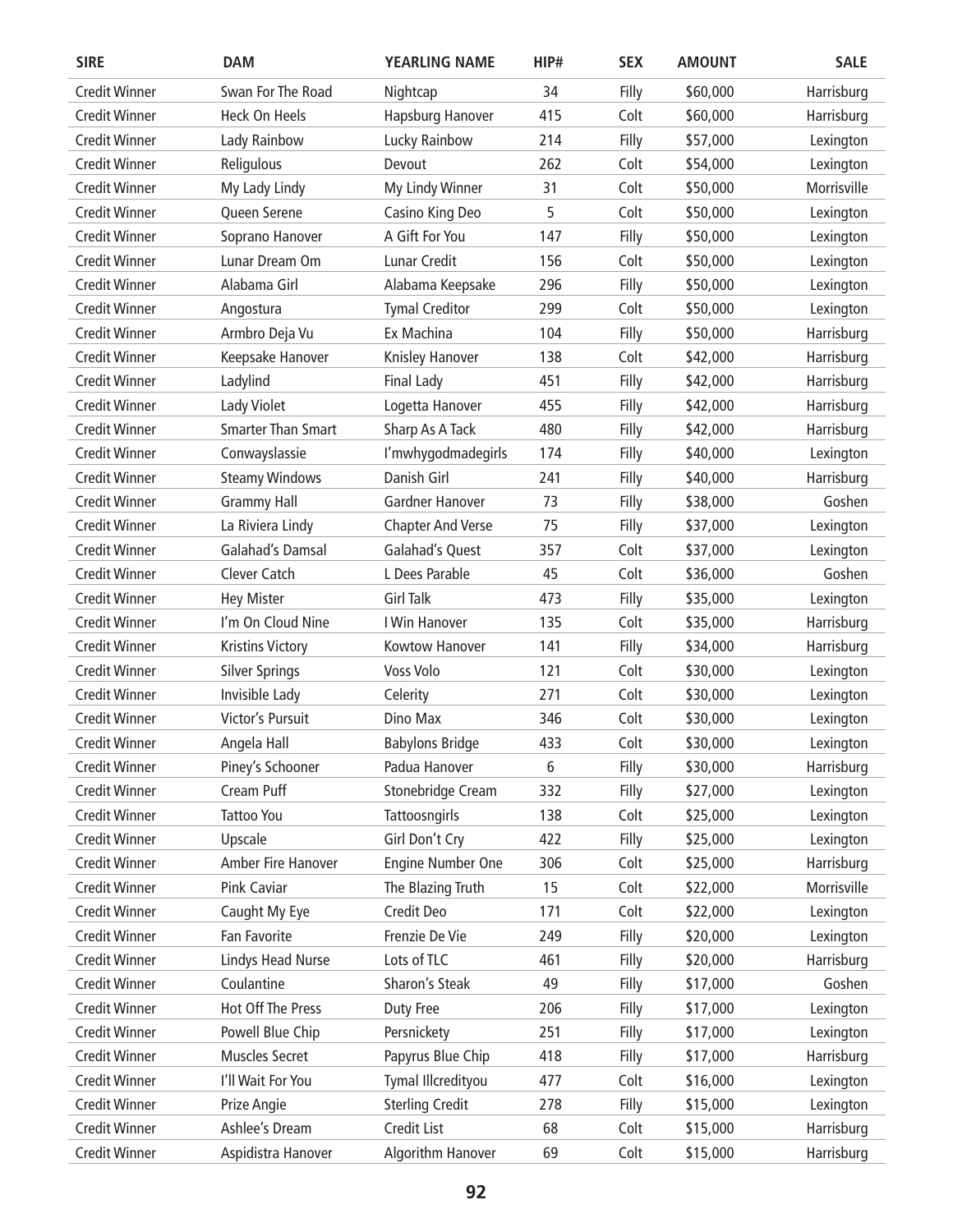| <b>SIRE</b>                  | <b>DAM</b>               | <b>YEARLING NAME</b>   | HIP# | <b>SEX</b>        | <b>AMOUNT</b> | <b>SALE</b> |
|------------------------------|--------------------------|------------------------|------|-------------------|---------------|-------------|
| <b>Credit Winner</b>         | Sierra Marvel            | <b>Credit Marvel</b>   | 561  | Colt              | \$15,000      | Harrisburg  |
| <b>Credit Winner</b>         | <b>Summer Music</b>      | L Dees Summertime      | 150  | Filly             | \$11,000      | Goshen      |
| <b>Credit Winner</b>         | <b>Miss Wisconsin</b>    | Cedarburg              | 498  | Filly             | \$10,000      | Lexington   |
| <b>Credit Winner</b>         | A Moment Too Soon        | <b>Short Notice</b>    | 659  | Filly             | \$9,500       | Harrisburg  |
| <b>Credit Winner</b>         | Gaytanes                 | Win Win                | 69   | Colt              | \$7,500       | Goshen      |
| <b>Credit Winner</b>         | Iminitforlove            | Al Dupont              | 78   | Filly             | \$5,000       | Goshen      |
| <b>Credit Winner</b>         | <b>Good Intentions</b>   | Good Deed              | 100  | Colt              | \$5,000       | Lexington   |
|                              |                          |                        |      | <b>Total Sold</b> | 69            |             |
|                              |                          |                        |      | Average           | \$50,855      |             |
|                              |                          |                        |      |                   |               |             |
| Deweycheatumnhowe            | Margarita Hall           | Money Ball Hall        | 81   | Colt              | \$55,000      | Lexington   |
| Deweycheatumnhowe            | <b>Winners Only</b>      | Dew To Win             | 36   | Filly             | \$30,000      | Morrisville |
| Deweycheatumnhowe            | Latte Hall               | Lady Macbeth           | 843  | Filly             | \$25,000      | Harrisburg  |
| Deweycheatumnhowe            | Raising The Bar          | Positive Impact        | 18   | Colt              | \$22,000      | Morrisville |
| Deweycheatumnhowe            | <b>Bridget Blue Chip</b> | Dewey Blue             | 54   | Filly             | \$21,000      | Morrisville |
| Deweycheatumnhowe            | Hot Chili Girl           | Louisiana Purchase     | 79   | Filly             | \$17,000      | Morrisville |
| Deweycheatumnhowe            | Azure Volo               | Sassicaia              | 23   | Colt              | \$14,000      | Goshen      |
| Deweycheatumnhowe            | <b>Scottish Starlet</b>  | Cocoa Psycho           | 20   | Filly             | \$12,000      | Morrisville |
| Deweycheatumnhowe            | Arabella Hall            | Arabella's Cadet       | 541  | Filly             | \$12,000      | Lexington   |
| Deweycheatumnhowe            | <b>Sweet Possession</b>  | Tournament             | 591  | Colt              | \$12,000      | Harrisburg  |
| Deweycheatumnhowe            | Neon Dream               | Dontcheaturdreams      | 11   | Filly             | \$10,000      | Morrisville |
| Deweycheatumnhowe            | <b>Torre Mozza</b>       | <b>Chasing Stardom</b> | 30   | Filly             | \$7,500       | Morrisville |
| Deweycheatumnhowe            | Pebble Rocks             | Lady Buckingham        | 121  | Filly             | \$7,000       | Goshen      |
| Deweycheatumnhowe            | Salt Hill Brigid         | Money Dew              | 86   | Filly             | \$6,500       | Goshen      |
| Deweycheatumnhowe            | Minnesota Chelsea        | Minne Cheatum          | 5    | Filly             | \$5,500       | Morrisville |
| Deweycheatumnhowe            | Ginerva Bi               | Frankies Filly         | 71   | Filly             | \$5,000       | Goshen      |
| Deweycheatumnhowe            | Pixie Dixie              | <b>Dewey Dixie</b>     | 16   | Filly             | \$5,000       | Morrisville |
| Deweycheatumnhowe            | Meadowbranch Mary        | Deweyann               | 103  | Filly             | \$4,500       | Goshen      |
| Deweycheatumnhowe Final Time |                          | Flyhawk Law            | 9    | Colt              | \$3,500       | Morrisville |
|                              |                          |                        |      | <b>Total Sold</b> | 19            |             |
|                              |                          |                        |      | Average           | \$14,447      |             |
| Lucky Chucky                 | Resortful                | <b>Blackberry Farm</b> | 431  | Filly             | \$80,000      | Lexington   |
| Lucky Chucky                 | Southwind Flanders       | Destiny N Shyanne      | 398  | Filly             | \$52,000      | Harrisburg  |
| Lucky Chucky                 | Love Lockdown            | Lockednloadedlindy     | 364  | Colt              | \$40,000      | Lexington   |
| Lucky Chucky                 | Angelette Hanover        | Time Is Fleeting       | 540  | Colt              | \$37,000      | Lexington   |
| Lucky Chucky                 | Lindys Gone Crazy        | Party Like A Lindy     | 848  | Colt              | \$34,000      | Harrisburg  |
|                              |                          |                        |      |                   |               |             |

Lucky Chucky **Ebbtide Hall** Living Lucky **464** Colt \$25,000 Lexington Lucky Chucky **Armbro Emma** Charles 761 Colt \$20,000 Harrisburg Lucky Chucky **Isabella Gal** Namje 198 Colt \$19,000 Morrisville Lucky Chucky **Precious Lindy Lucky Mary 124** Filly \$18,000 Goshen Lucky Chucky Europass Lucky Euro 565 Colt \$18,000 Lexington Lucky Chucky **NY Starlet** Blockbuster 13 Colt \$17,000 Morrisville Lucky Chucky **Barcelona Baby** Luckynbarcelona 49 Filly \$17,000 Morrisville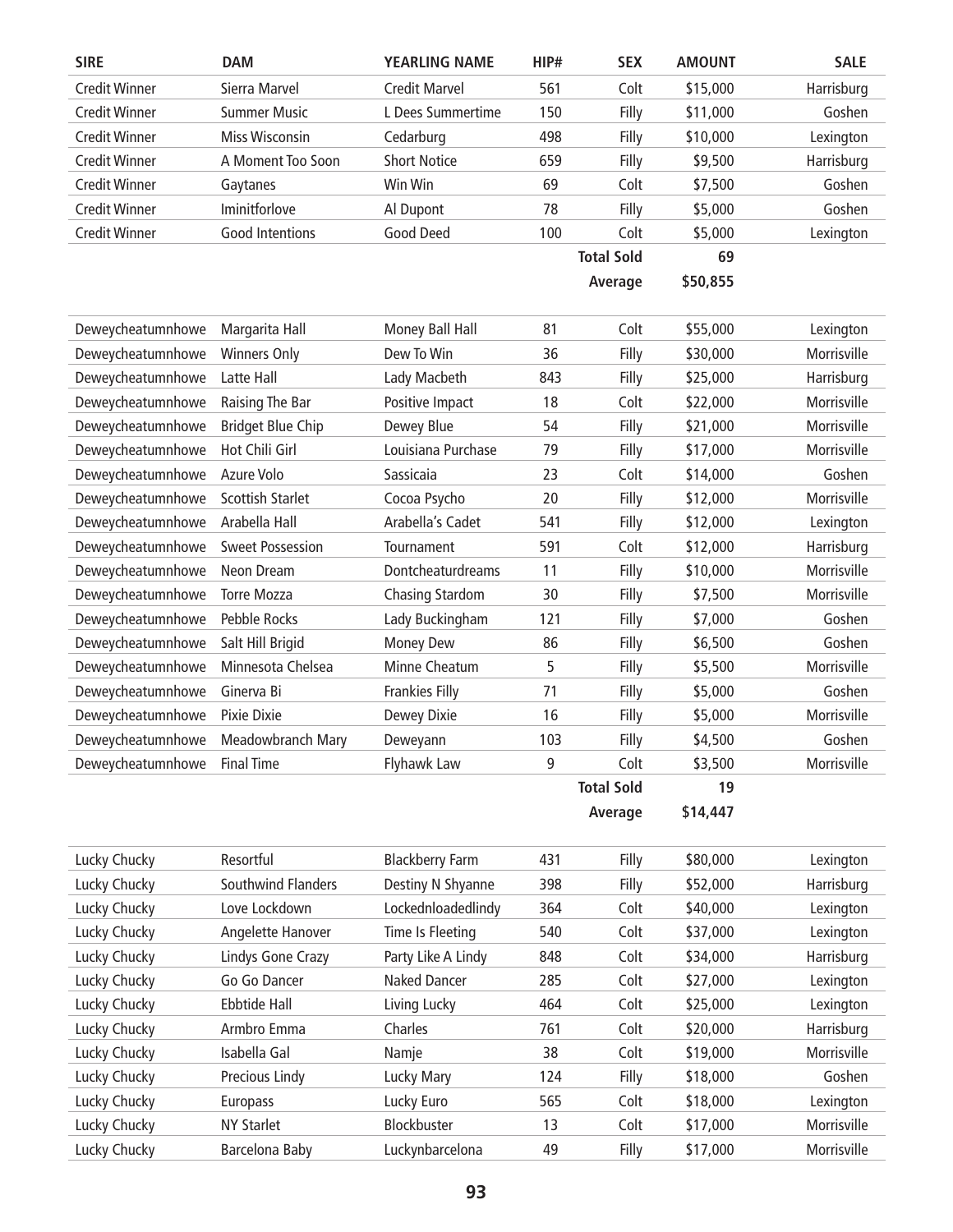| <b>SIRE</b>        | <b>DAM</b>                | <b>YEARLING NAME</b>      | HIP#           | <b>SEX</b>        | <b>AMOUNT</b> | <b>SALE</b> |
|--------------------|---------------------------|---------------------------|----------------|-------------------|---------------|-------------|
| Lucky Chucky       | <b>Clasicaly Designed</b> | Lucky Design              | 599            | Colt              | \$17,000      | Lexington   |
| Lucky Chucky       | <b>Magical Affair</b>     | Secret Love               | 41             | Filly             | \$16,000      | Morrisville |
| Lucky Chucky       | Drunkard's Dream          | Drunk N Disorderly        | 754            | Colt              | \$16,000      | Harrisburg  |
| Lucky Chucky       | Carmita                   | Campa Hanover             | 36             | Filly             | \$15,000      | Goshen      |
| Lucky Chucky       | Questionablecredit        | Chuck Likes Cash          | 108            | Colt              | \$15,000      | Goshen      |
| Lucky Chucky       | Paper Girl                | Paper Rock Scissor        | 508            | Colt              | \$15,000      | Harrisburg  |
| Lucky Chucky       | <b>Back On Track</b>      | Good Luck Track           | 680            | Filly             | \$15,000      | Harrisburg  |
| Lucky Chucky       | Video Queen               | Video Chic                | 162            | Filly             | \$14,000      | Goshen      |
| Lucky Chucky       | <b>Starlit Eyes</b>       | Lucky Eyes                | 573            | Filly             | \$14,000      | Harrisburg  |
| Lucky Chucky       | <b>Classical Girl</b>     | Man In Blue               | 726            | Colt              | \$14,000      | Harrisburg  |
| Lucky Chucky       | <b>Travelin Supergirl</b> | Lucky Travel              | 153            | Filly             | \$13,000      | Goshen      |
| Lucky Chucky       | Dixie Hit                 | Yolo Lucky                | 62             | Colt              | \$12,000      | Morrisville |
| Lucky Chucky       | Sunshine Glide            | Opalesce                  | 525            | Filly             | \$12,000      | Lexington   |
| Lucky Chucky       | Mad Money                 | Splurge                   | 590            | Colt              | \$12,000      | Lexington   |
| Lucky Chucky       | Ninety Five Janet         | Pa Janet                  | 898            | Filly             | \$12,000      | Harrisburg  |
| Lucky Chucky       | <b>Mystical Oaks</b>      | Lucky Oaks                | 602            | Colt              | \$11,000      | Lexington   |
| Lucky Chucky       | <b>Classical Ginny</b>    | Good Luck Ginny           | 725            | Filly             | \$11,000      | Harrisburg  |
| Lucky Chucky       | Tough Girl Lindy          | One Tough Lindy           | $\overline{7}$ | Filly             | \$10,000      | Morrisville |
| Lucky Chucky       | So Special                | <b>Special Miss</b>       | 432            | Filly             | \$10,000      | Lexington   |
| Lucky Chucky       | Easy Agenda               | Carefree                  | 439            | Colt              | \$10,000      | Lexington   |
| Lucky Chucky       | Dior Kosmos               | Clubdior                  | 740            | Filly             | \$10,000      | Harrisburg  |
| Lucky Chucky       | Godiva Lindy              | Happy Go Lindy            | 849            | Filly             | \$10,000      | Harrisburg  |
| Lucky Chucky       | <b>Ava Marion</b>         | Lucky Ava                 | 675            | Filly             | \$9,500       | Harrisburg  |
| Lucky Chucky       | Mom's Sweetie Pie         | Lucky Lynnly              | 885            | Filly             | \$8,500       | Harrisburg  |
| Lucky Chucky       | <b>Bluesky Volo</b>       | Lucky Drift               | 698            | Colt              | \$8,000       | Harrisburg  |
| Lucky Chucky       | <b>Bar Queen</b>          | <b>Birthday Hanover</b>   | 25             | Colt              | \$7,000       | Goshen      |
| Lucky Chucky       | Shasta La Vista           | Luckdontmeanathing        | 554            | Filly             | \$7,000       | Harrisburg  |
| Lucky Chucky       | Kristen Y                 | Kristen's Beauty          | 83             | Filly             | \$5,500       | Goshen      |
| Lucky Chucky       | Electra Hanover           | Electraluck               | 66             | Filly             | \$5,500       | Morrisville |
| Lucky Chucky       | <b>Britt's Spirit</b>     | <b>NY Spirit</b>          | 55             | Filly             | \$5,000       | Morrisville |
| Lucky Chucky       | Lady Lionel               | <b>Electric Man</b>       | 840            | Colt              | \$5,000       | Harrisburg  |
| Lucky Chucky       | Armbro Empress            | Ms Gabkat                 | 46             | Filly             | \$4,500       | Morrisville |
|                    |                           |                           |                | <b>Total Sold</b> | 45            |             |
|                    |                           |                           |                | Average           | \$16,744      |             |
|                    |                           |                           |                |                   |               |             |
| <b>Muscle Mass</b> | Stage Fright              | <b>Broadway Bruiser</b>   | 269            | Colt              | \$80,000      | Lexington   |
| <b>Muscle Mass</b> | Stonebridge Encore        | <b>Stonebridge Cheers</b> | 303            | Colt              | \$75,000      | Lexington   |
| <b>Muscle Mass</b> | <b>Bar Ballad</b>         | <b>Muscle Miley</b>       | 685            | Filly             | \$60,000      | Harrisburg  |
| <b>Muscle Mass</b> | No Magic To It            | <b>Click Track</b>        | 486            | Colt              | \$60,000      | Harrisburg  |
| <b>Muscle Mass</b> | <b>Online Exclusive</b>   | Pop Up Shop               | 512            | Filly             | \$42,000      | Lexington   |
| <b>Muscle Mass</b> | Dunk The Donato           | Plunge Blue Chip          | 382            | Filly             | \$42,000      | Harrisburg  |
| <b>Muscle Mass</b> | Priceless Image           | <b>Stonebridge Match</b>  | 397            | Colt              | \$40,000      | Lexington   |
| <b>Muscle Mass</b> | Northern Flare            | Clive Bigsby              | 489            | Colt              | \$40,000      | Harrisburg  |
| <b>Muscle Mass</b> | Imageofasweetday          | Imageofasweetboy          | 422            | Colt              | \$40,000      | Harrisburg  |
| Muscle Mass        | Passageway                | Byway                     | 308            | Filly             | \$37,000      | Lexington   |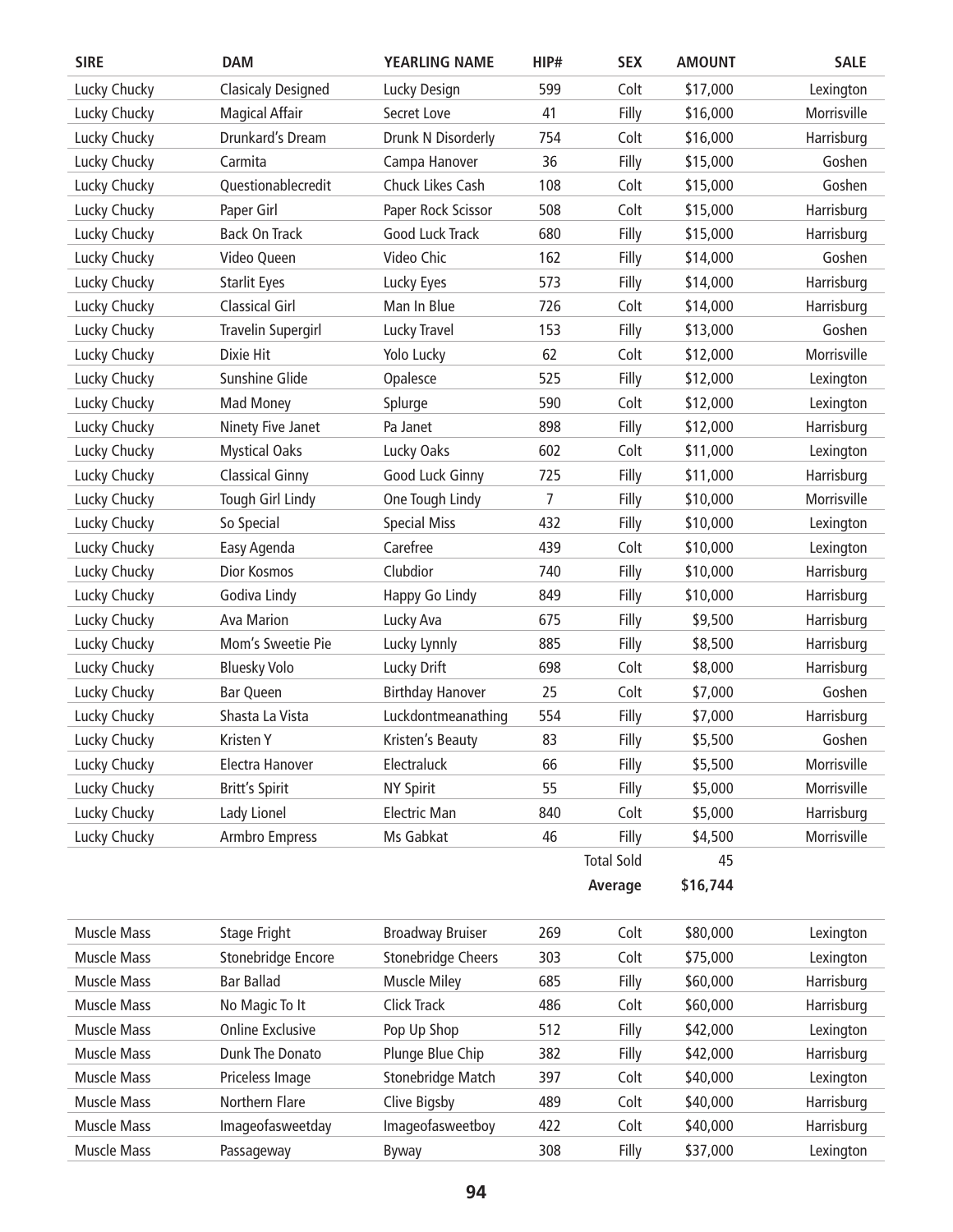| <b>SIRE</b>           | <b>DAM</b>               | <b>YEARLING NAME</b>      | HIP# | <b>SEX</b>        | <b>AMOUNT</b> | <b>SALE</b> |
|-----------------------|--------------------------|---------------------------|------|-------------------|---------------|-------------|
| <b>Muscle Mass</b>    | A Bit Of Magic           | Armagedon Seelster        | 649  | Colt              | \$37,000      | Harrisburg  |
| <b>Muscle Mass</b>    | Lady Bling               | Im The Muscle             | 199  | Colt              | \$37,000      | Harrisburg  |
| <b>Muscle Mass</b>    | <b>Wheely Quick</b>      | <b>White Cheetah</b>      | 288  | Filly             | \$35,000      | Lexington   |
| Muscle Mass           | <b>Show Catcher</b>      | Massamillion              | 220  | Colt              | \$35,000      | Harrisburg  |
| Muscle Mass           | Dabrina                  | <b>Squirely Girly</b>     | 60   | Filly             | \$32,000      | Morrisville |
| <b>Muscle Mass</b>    | Crown Laurel             | She's Got Muscle          | 389  | Filly             | \$32,000      | Lexington   |
| <b>Muscle Mass</b>    | Tequila Slammer          | The Veteran               | 260  | Colt              | \$30,000      | Lexington   |
| <b>Muscle Mass</b>    | Pleasing Lady            | Six Pack                  | 317  | Colt              | \$30,000      | Lexington   |
| <b>Muscle Mass</b>    | Mazda Hanover            | <b>Hotty Toddy</b>        | 370  | Colt              | \$30,000      | Lexington   |
| Muscle Mass           | <b>Stirling Colleen</b>  | Ethan Blue Chip           | 243  | Colt              | \$30,000      | Harrisburg  |
| <b>Muscle Mass</b>    | <b>Charisse Hanover</b>  | <b>Silent Honor</b>       | 720  | Colt              | \$30,000      | Harrisburg  |
| <b>Muscle Mass</b>    | Judge Judy               | Ginsburg                  | 80   | Filly             | \$28,000      | Goshen      |
| Muscle Mass           | Sing Me To Sleep         | Fatalli                   | 563  | Colt              | \$27,000      | Harrisburg  |
| <b>Muscle Mass</b>    | <b>Ghost Glider</b>      | <b>Great Glider</b>       | 277  | Colt              | \$25,000      | Lexington   |
| <b>Muscle Mass</b>    | Royal Icing              | Graceful Charlotte        | 540  | Filly             | \$25,000      | Harrisburg  |
| Muscle Mass           | <b>Summer Stone</b>      | <b>Summer Muscle</b>      | 248  | Colt              | \$25,000      | Harrisburg  |
| <b>Muscle Mass</b>    | <b>Smarty Mouth</b>      | Rose Run Tribute          | 566  | Filly             | \$23,000      | Harrisburg  |
| <b>Muscle Mass</b>    | Pacific Edge             | <b>Naughty Video</b>      | 506  | Filly             | \$22,000      | Harrisburg  |
| <b>Muscle Mass</b>    | Golden Goose             | Golden Muscle             | 573  | Filly             | \$21,000      | Lexington   |
| <b>Muscle Mass</b>    | <b>Smooth And Sassy</b>  | <b>Pretentious Belle</b>  | 568  | Filly             | \$20,000      | Harrisburg  |
| <b>Muscle Mass</b>    | Goodtimesstarthere       | Muscle Lass               | 793  | Filly             | \$19,000      | Harrisburg  |
| <b>Muscle Mass</b>    | <b>Bancroft Hall</b>     | Haulin Banc               | 682  | Filly             | \$17,000      | Harrisburg  |
| Muscle Mass           | Somersault               | <b>Aerial Flight</b>      | 23   | Filly             | \$15,000      | Morrisville |
| <b>Muscle Mass</b>    | Evolution                | Montecarlomuscles         | 334  | Colt              | \$15,000      | Lexington   |
| <b>Muscle Mass</b>    | <b>Under The Pines</b>   | <b>Bonamassa</b>          | 611  | Filly             | \$15,000      | Harrisburg  |
| <b>Muscle Mass</b>    | Hindright                | My Sixtyfive Gto          | 805  | Colt              | \$15,000      | Harrisburg  |
| <b>Muscle Mass</b>    | Lucky Luciana            | Lucky Arnold              | 860  | Colt              | \$15,000      | Harrisburg  |
| Muscle Mass           | Mary Lou Hall            | <b>Violets To You</b>     | 40   | Filly             | \$13,500      | Morrisville |
| <b>Muscle Mass</b>    | Girlsruleboyslose        | Way Of The Warrior        | 72   | Colt              | \$13,000      | Morrisville |
| <b>Muscle Mass</b>    | Livn On A Prayer         | Unnamed                   | 90   | Filly             | \$11,000      | Morrisville |
| <b>Muscle Mass</b>    | Dream Vixen              | <b>Follow Your Dreams</b> | 752  | Filly             | \$11,000      | Harrisburg  |
| <b>Muscle Mass</b>    | <b>Plak Passion</b>      | Just Say Grace            | 518  | Filly             | \$10,000      | Harrisburg  |
| <b>Muscle Mass</b>    | Lady SJ                  | Ladyyouaregorgeous        | 842  | Filly             | \$10,000      | Harrisburg  |
| <b>Muscle Mass</b>    | <b>Steuben Miss Pine</b> | <b>Financial Impact</b>   | 147  | Filly             | \$8,000       | Goshen      |
| <b>Muscle Mass</b>    | <b>Garland Bonita</b>    | Pointe Bonita             | 404  | Filly             | \$8,000       | Harrisburg  |
| <b>Muscle Mass</b>    | Vivacious Broad          | <b>Vivacious Shaq</b>     | 619  | Filly             | \$7,000       | Harrisburg  |
| <b>Muscle Mass</b>    | Costar                   | <b>KY Girl</b>            | 59   | Filly             | \$6,000       | Morrisville |
| <b>Muscle Mass</b>    | Miss Fidget              | <b>Fast Twitch</b>        | 372  | Colt              | \$6,000       | Lexington   |
| <b>Muscle Mass</b>    | So Wonderful             | Cascada                   | 268  | Colt              | \$5,000       | Lexington   |
| <b>Muscle Mass</b>    | Twin B Suri              | Massive Impressive        | 526  | Filly             | \$4,000       | Lexington   |
|                       |                          |                           |      | <b>Total Sold</b> | 50            |             |
|                       |                          |                           |      | Average           | \$26,270      |             |
| Muscles Yankee        | Temple Of Athena         | Easy Money                | 276  | Filly             | \$52,000      | Lexington   |
| <b>Muscles Yankee</b> | Win A Million            | Secret Score              | 636  | Colt              | \$47,000      | Harrisburg  |
|                       |                          |                           |      |                   |               |             |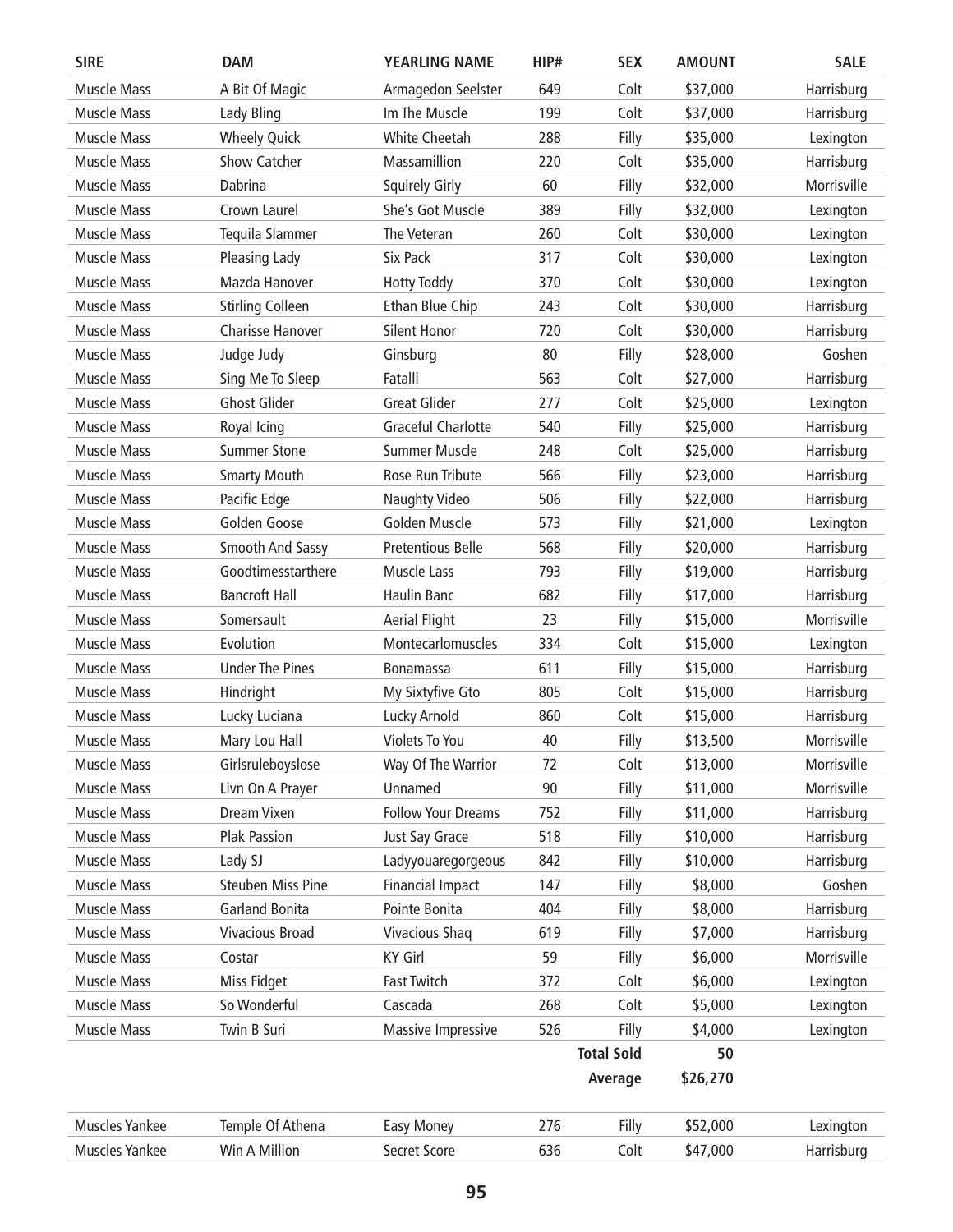| <b>SIRE</b>           | <b>DAM</b>              | <b>YEARLING NAME</b>    | HIP# | <b>SEX</b>        | <b>AMOUNT</b> | <b>SALE</b> |
|-----------------------|-------------------------|-------------------------|------|-------------------|---------------|-------------|
| <b>Muscles Yankee</b> | <b>Dancing Slippers</b> | Dance Performance       | 365  | Filly             | \$40,000      | Harrisburg  |
| <b>Muscles Yankee</b> | Cardio Pump             | <b>Electro Pump</b>     | 377  | Filly             | \$32,000      | Lexington   |
| <b>Muscles Yankee</b> | Gaelic                  | Talbotcreek Ruby        | 785  | Filly             | \$25,000      | Harrisburg  |
| <b>Muscles Yankee</b> | Michelle's Way          | Jeter's Way             | 469  | Colt              | \$25,000      | Harrisburg  |
| <b>Muscles Yankee</b> | <b>Blinka</b>           | Crackback Jack          | 332  | Colt              | \$17,000      | Harrisburg  |
| <b>Muscles Yankee</b> | <b>Hall Of Mirrors</b>  | Flyhawk Image           | 76   | Filly             | \$16,000      | Morrisville |
| <b>Muscles Yankee</b> | <b>Summer Belle</b>     | <b>Treasured Tina</b>   | 582  | Filly             | \$15,000      | Harrisburg  |
| <b>Muscles Yankee</b> | Call Me Hazel           | Muscle Up Hazel         | 342  | Filly             | \$15,000      | Harrisburg  |
| <b>Muscles Yankee</b> | Dream That Dream        | Son Of Liberty          | 379  | Colt              | \$13,000      | Harrisburg  |
| Muscles Yankee        | <b>CR Zoe Faith</b>     | <b>Faithful Fran</b>    | 50   | Filly             | \$10,000      | Goshen      |
| <b>Muscles Yankee</b> | <b>Fuchsia Seelster</b> | <b>Gluten Free</b>      | 68   | Colt              | \$10,000      | Goshen      |
| <b>Muscles Yankee</b> | <b>Mythical Kemp</b>    | Yankee De Vie           | 8    | Colt              | \$10,000      | Morrisville |
| <b>Muscles Yankee</b> | Tybridge                | Dazzling Donna          | 154  | Filly             | \$9,000       | Goshen      |
| <b>Muscles Yankee</b> | She's A Primadonna      | <b>Grand Man</b>        | 140  | Colt              | \$7,000       | Goshen      |
| <b>Muscles Yankee</b> | Miss Shea               | Spasm                   | 22   | Filly             | \$6,500       | Morrisville |
| <b>Muscles Yankee</b> | Maggie's Legacy         | Maggie's Muscles        | 98   | Filly             | \$5,000       | Goshen      |
|                       |                         |                         |      | <b>Total Sold</b> | 18            |             |
|                       |                         |                         |      | Average           | \$19,694      |             |
|                       |                         |                         |      |                   |               |             |
| Mutineer              | Bobbi Jo's Ex           | Ex Avenger              | 32   | Colt              | \$6,000       | Goshen      |
| Mutineer              | Emily's Ego             | Self Pride              | 58   | Filly             | \$3,700       | Goshen      |
| Mutineer              | French Doll             | Mr French               | 67   | Colt              | \$9,000       | Goshen      |
| Mutineer              | Ms Marshmala            | Quiet Danger            | 105  | Colt              | \$9,500       | Goshen      |
|                       |                         |                         |      | <b>Total Sold</b> | 4             |             |
|                       |                         |                         |      | Average           | \$7,050       |             |
|                       |                         |                         |      |                   |               |             |
| Native Yankee         | In The Air              | Native Air              | 81   | Filly             | \$4,000       | Morrisville |
|                       |                         |                         |      | <b>Total Sold</b> | 1             |             |
|                       |                         |                         |      | Average           | \$4,000       |             |
|                       |                         |                         |      |                   |               |             |
| Passailed             | Ruthless Jen            | Steuben Iron Lady       | 137  | Filly             | \$2,000       | Goshen      |
|                       |                         |                         |      | <b>Total Sold</b> | 1             |             |
|                       |                         |                         |      | Average           | \$2,000       |             |
|                       |                         |                         |      |                   |               |             |
| Quik Pulse Mindale    | Freedom Away            | Quick Freedom           | 66   | Colt              | \$5,000       | Goshen      |
| Quik Pulse Mindale    | <b>Holiday Guide</b>    | <b>Triptik Two</b>      | 77   | Filly             | \$5,000       | Goshen      |
| Quik Pulse Mindale    | Matilda Hall            | <b>Succession Smart</b> | 101  | Colt              | \$5,000       | Goshen      |
| Quik Pulse Mindale    | <b>Artist Jewels</b>    | Deluxe                  | 17   | Colt              | \$3,700       | Goshen      |
| Quik Pulse Mindale    | Datefortheball          | <b>Fast Date</b>        | 51   | Filly             | \$3,500       | Goshen      |
| Quik Pulse Mindale    | Daylon Tempo            | Quick Beat              | 52   | Filly             | \$3,500       | Goshen      |
| Quik Pulse Mindale    | Win D Won               | Successful Outlook      | 5    | Filly             | \$3,000       | Goshen      |
|                       |                         |                         |      | <b>Total Sold</b> | 7             |             |
|                       |                         |                         |      | Average           | \$4,100       |             |
|                       |                         |                         |      |                   |               |             |
| <b>RC Royalty</b>     | My Baby's Momma         | Roc Royal               | 596  | Colt              | \$62,000      | Lexington   |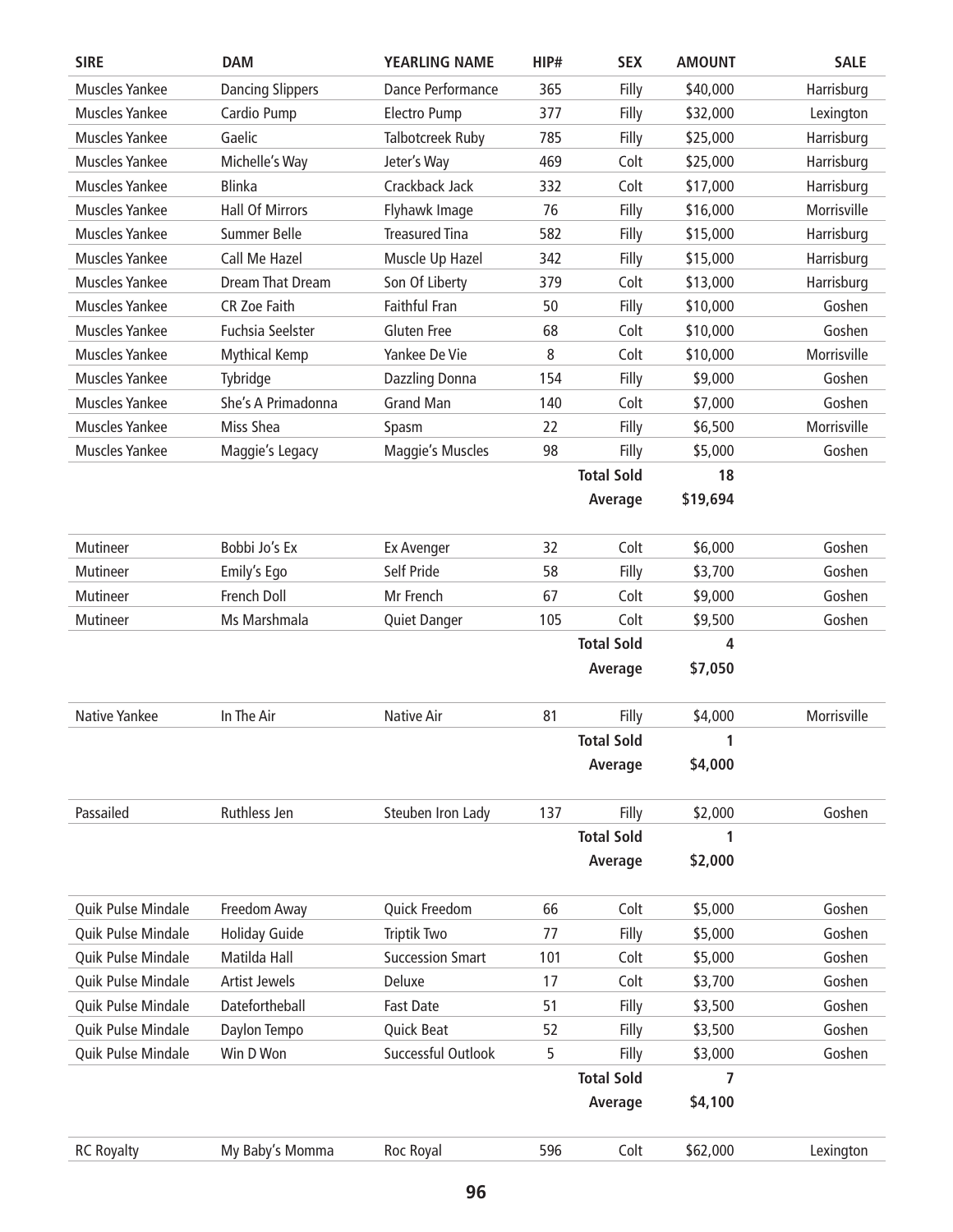| <b>SIRE</b>               | <b>DAM</b>              | <b>YEARLING NAME</b>      | HIP# | <b>SEX</b>        | <b>AMOUNT</b> | <b>SALE</b> |
|---------------------------|-------------------------|---------------------------|------|-------------------|---------------|-------------|
| <b>RC Royalty</b>         | <b>Variety Girl</b>     | Vercellio Hanover         | 59   | Colt              | \$60,000      | Goshen      |
| <b>RC Royalty</b>         | L Dees Maggie           | L Dees Courageous         | 84   | Colt              | \$40,000      | Goshen      |
| <b>RC Royalty</b>         | Lovely Vacation         | <b>Budapest</b>           | 462  | Colt              | \$40,000      | Harrisburg  |
| <b>RC Royalty</b>         | Yessir thatsmybaby      | She Loves Me              | 33   | Colt              | \$22,000      | Morrisville |
| <b>RC Royalty</b>         | Velma K                 | <b>Black Beauty Devie</b> | 279  | Colt              | \$22,000      | Harrisburg  |
| <b>RC Royalty</b>         | Rockenonbroadway        | Queen Kemp                | 536  | Filly             | \$22,000      | Harrisburg  |
| <b>RC Royalty</b>         | Spin the Planet         | <b>Royal Illusions</b>    | 26   | Filly             | \$17,500      | Morrisville |
| <b>RC Royalty</b>         | Sarafina Hall           | Quite A Kemp              | 406  | Filly             | \$17,000      | Lexington   |
| <b>RC Royalty</b>         | Becca J                 | Royal Bahama              | 50   | Colt              | \$16,000      | Morrisville |
| <b>RC Royalty</b>         | Oven Ready              | <b>RCS Ready</b>          | 14   | Colt              | \$15,000      | Morrisville |
| <b>RC Royalty</b>         | Naughty Nana            | Lost Stars                | 83   | Filly             | \$15,000      | Morrisville |
| <b>RC Royalty</b>         | Nowerland Hana          | Flyhawk Lancelot          | 87   | Colt              | \$9,500       | Morrisville |
| <b>RC Royalty</b>         | Vixen                   | Violets R Royal           | 21   | Filly             | \$6,000       | Morrisville |
| <b>RC Royalty</b>         | Keystone Leona          | <b>Flyhawk Cere</b>       | 77   | Filly             | \$6,000       | Morrisville |
| <b>RC Royalty</b>         | Nowerland Kristen       | Pittstop Emerald          | 88   | Filly             | \$5,500       | Morrisville |
| <b>RC Royalty</b>         | Muscles Lady Ann        | Lady Ram                  | 107  | Filly             | \$5,000       | Goshen      |
| <b>RC Royalty</b>         | <b>Blueridge Yankee</b> | Reign Of Royalty          | 52   | Filly             | \$5,000       | Morrisville |
|                           |                         |                           |      | <b>Total Sold</b> | 18            |             |
|                           |                         |                           |      | Average           | \$21,417      |             |
| <b>Riverboat King</b>     | Celebrate America       | <b>American Darling</b>   | 39   | Filly             | \$5,500       | Goshen      |
|                           |                         |                           |      | <b>Total Sold</b> | 1             |             |
|                           |                         |                           |      | Average           | \$5,500       |             |
| Rock N Roll Heaven        | Time N Again            | Let's Fall In Love        | 26   | Filly             | \$150,000     | Lexington   |
| Rock N Roll Heaven        | Lady Mach               | He's Electric             | 453  | Colt              | \$90,000      | Harrisburg  |
| Rock N Roll Heaven        | Docdor Cameo            | Allie Cat Deo             | 208  | Filly             | \$85,000      | Lexington   |
| Rock N Roll Heaven        | In The Pink             | Twin B Tuffenuff          | 427  | Colt              | \$75,000      | Harrisburg  |
| <b>Rock N Roll Heaven</b> | Armbro Bianca           | Love Yourself             | 695  | Colt              | \$52,000      | Harrisburg  |
| Rock N Roll Heaven        | <b>Tessa Hanover</b>    | Dance Blue                | 417  | Filly             | \$50,000      | Lexington   |
| Rock N Roll Heaven        | <b>Madam Countess</b>   | Rock King Deo             | 865  | Colt              | \$45,000      | Harrisburg  |
| Rock N Roll Heaven        | Schoolofcardknocks      | Rumble                    | 547  | Colt              | \$40,000      | Harrisburg  |
| Rock N Roll Heaven        | Armbro Savannah         | Rock N Savannah           | 214  | Filly             | \$35,000      | Harrisburg  |
| Rock N Roll Heaven        | Chief Karen             | <b>Chief Rockstar</b>     | 353  | Colt              | \$35,000      | Harrisburg  |
| Rock N Roll Heaven        | The Company Store       | Rockalicious              | 39   | Colt              | \$31,000      | Morrisville |
| Rock N Roll Heaven        | Feathery Fame           | Pelican Blue Chip         | 29   | Filly             | \$30,000      | Goshen      |
| Rock N Roll Heaven        | Rachel Welch            | Rave Hanover              | 133  | Filly             | \$30,000      | Goshen      |
| Rock N Roll Heaven        | Twin B Intimate         | Twin B Halo               | 606  | Filly             | \$27,000      | Harrisburg  |
| Rock N Roll Heaven        | Village Mirage          | Roxy Roll                 | 618  | Filly             | \$27,000      | Harrisburg  |
| Rock N Roll Heaven        | Frankie's Dream         | <b>Heavenly Sound</b>     | 778  | Colt              | \$27,000      | Harrisburg  |
| Rock N Roll Heaven        | <b>Weeping Wanabe</b>   | Prophet Blue Chip         | 11   | Colt              | \$25,000      | Goshen      |
| Rock N Roll Heaven        | A Ps Money Maker        | <b>Workin Them Angels</b> | 667  | Colt              | \$25,000      | Harrisburg  |
| Rock N Roll Heaven        | Helen Of Leda           | Hello You                 | 803  | Colt              | \$25,000      | Harrisburg  |
| Rock N Roll Heaven        | Regal Wish              | President Bluechip        | 202  | Colt              | \$25,000      | Harrisburg  |
| Rock N Roll Heaven        | Park Avenue             | Pan Am Blue Chip          | 433  | Filly             | \$25,000      | Harrisburg  |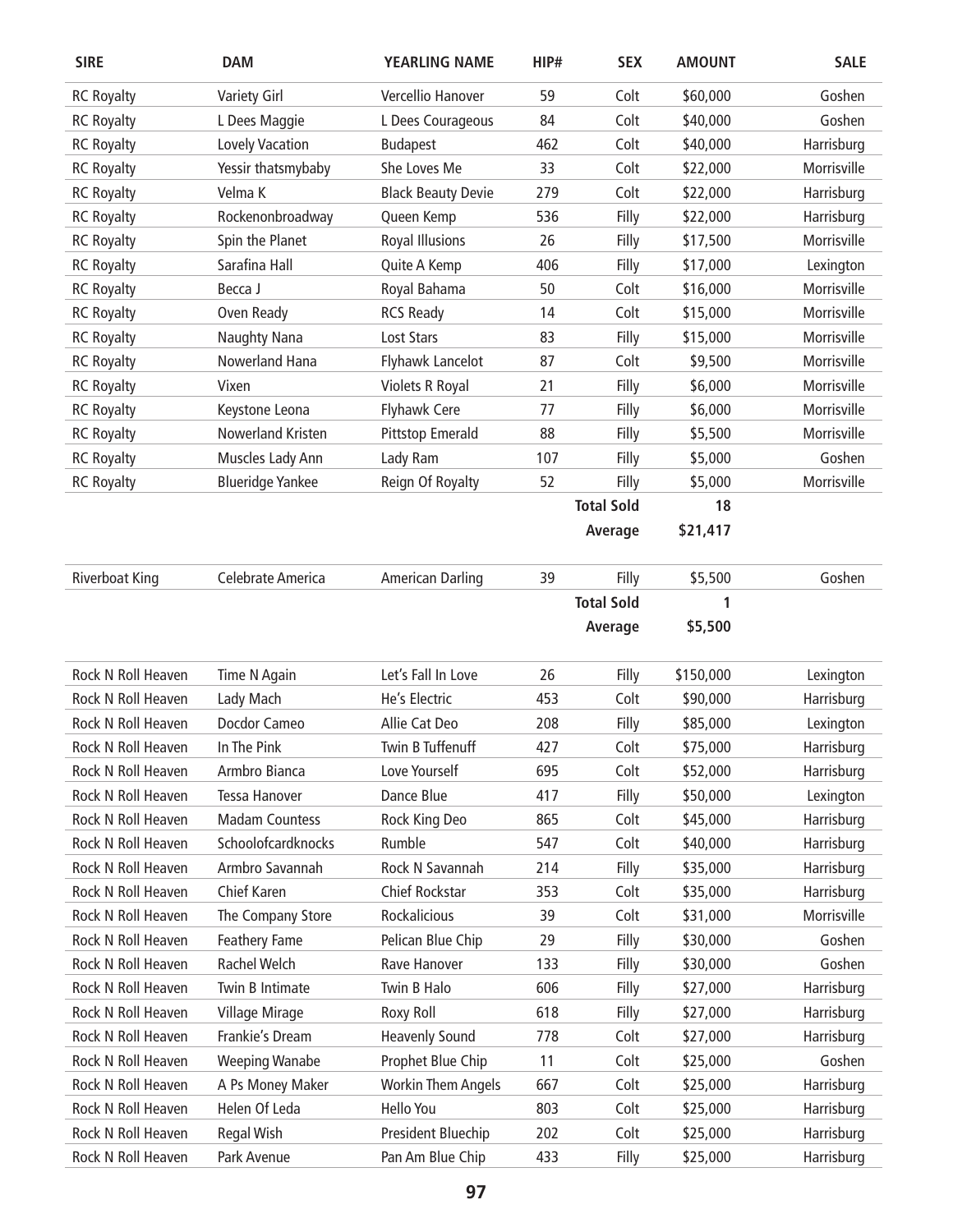| <b>SIRE</b>        | <b>DAM</b>               | <b>YEARLING NAME</b>    | HIP# | <b>SEX</b>        | <b>AMOUNT</b> | <b>SALE</b> |
|--------------------|--------------------------|-------------------------|------|-------------------|---------------|-------------|
| Rock N Roll Heaven | Fantasy Jet              | <b>Goldin Fantasy</b>   | 767  | Filly             | \$23,000      | Harrisburg  |
| Rock N Roll Heaven | Lisbella                 | Lisburn                 | 850  | Colt              | \$23,000      | Harrisburg  |
| Rock N Roll Heaven | Village Bolero           | Heaven's Diva           | 282  | Filly             | \$22,000      | Harrisburg  |
| Rock N Roll Heaven | Alpine Gold N            | Precious Blue Chip      | 12   | Colt              | \$20,000      | Goshen      |
| Rock N Roll Heaven | Southwind Swallow        | Pergrine Bluechip       | 114  | Filly             | \$20,000      | Goshen      |
| Rock N Roll Heaven | <b>Tracys Song</b>       | Pavaratti Bluechip      | 132  | Colt              | \$20,000      | Goshen      |
| Rock N Roll Heaven | Art's Reality            | <b>Striking Reality</b> | 48   | Colt              | \$20,000      | Morrisville |
| Rock N Roll Heaven | I'm Fondue Of You        | Lettuce Rock            | 479  | Filly             | \$20,000      | Lexington   |
| Rock N Roll Heaven | <b>Electric Fool</b>     | Cheyenne Deo            | 385  | Filly             | \$20,000      | Harrisburg  |
| Rock N Roll Heaven | American Charm           | Springsteen             | 587  | Colt              | \$18,000      | Lexington   |
| Rock N Roll Heaven | Legacy                   | Lochlan Seelster        | 457  | Colt              | \$18,000      | Harrisburg  |
| Rock N Roll Heaven | Northern Sky             | Night Club Hanover      | 116  | Colt              | \$17,000      | Goshen      |
| Rock N Roll Heaven | Witchita Hanover         | Riot                    | 32   | Colt              | \$15,000      | Morrisville |
| Rock N Roll Heaven | Cherokee Ndn Prncs       | <b>War Drums</b>        | 903  | Colt              | \$15,000      | Harrisburg  |
| Rock N Roll Heaven | <b>Bet Your Life</b>     | Paythelinebluechip      | 694  | Filly             | \$12,000      | Harrisburg  |
| Rock N Roll Heaven | <b>Diligent Prospect</b> | <b>Heavens Prospect</b> | 561  | Filly             | \$11,000      | Lexington   |
| Rock N Roll Heaven | <b>Whitesand Scarlet</b> | Redwhiteandheaven       | 34   | Filly             | \$10,000      | Morrisville |
| Rock N Roll Heaven | Walk Of Shame            | <b>Walk From Heaven</b> | 533  | Filly             | \$10,000      | Lexington   |
| Rock N Roll Heaven | Sealed In My Heart       | Promise Blue Chip       | 548  | Filly             | \$10,000      | Harrisburg  |
| Rock N Roll Heaven | Thats No Lady            | No Stone Unturned       | 599  | Filly             | \$10,000      | Harrisburg  |
| Rock N Roll Heaven | <b>Binions</b>           | Binsheavenlyrocker      | 328  | Colt              | \$10,000      | Harrisburg  |
| Rock N Roll Heaven | <b>Sweethearts Dance</b> | <b>Happy Giggles</b>    | 589  | Filly             | \$9,000       | Harrisburg  |
| Rock N Roll Heaven | Donttellmewhattodo       | Patience Blue Chip      | 91   | Filly             | \$8,000       | Goshen      |
| Rock N Roll Heaven | <b>Kissing Bandit</b>    | Kasey Deo               | 483  | Filly             | \$8,000       | Lexington   |
| Rock N Roll Heaven | <b>Apricot Brandy</b>    | Ditty                   | 666  | Colt              | \$8,000       | Harrisburg  |
| Rock N Roll Heaven | Jetta Blue Chip          | Lulu De Vie             | 435  | Filly             | \$8,000       | Harrisburg  |
| Rock N Roll Heaven | Lismorebella             | Newry Bella             | 92   | Filly             | \$6,000       | Goshen      |
| Rock N Roll Heaven | A Perfect Jenna          | Deo's Perfectsound      | 426  | Filly             | \$6,000       | Lexington   |
| Rock N Roll Heaven | It's the Papergirl       | Kissesfromheaven        | 75   | Filly             | \$5,000       | Morrisville |
| Rock N Roll Heaven | Miss Zinfandel           | Zinfaroll               | 2    | Filly             | \$3,200       | Morrisville |
|                    |                          |                         |      | <b>Total Sold</b> | 51            |             |
|                    |                          |                         |      | Average           | \$26,651      |             |
| Rockincam          | Golden Falcon N          | The Falcons Rockin      | 74   | Filly             | \$4,500       | Morrisville |
|                    |                          |                         |      | <b>Total Sold</b> | 1             |             |
|                    |                          |                         |      | Average           | \$4,500       |             |
| Roll With Joe      | Exclamation              | Praise Blue Chip        | 113  | Colt              | \$110,000     | Harrisburg  |
| Roll With Joe      | Tropic's Beachgirl       | Rose Run TJ             | 419  | Colt              | \$97,000      | Lexington   |
| Roll With Joe      | <b>String Bikini</b>     | <b>VH Speedo</b>        | 245  | Filly             | \$85,000      | Harrisburg  |
| Roll With Joe      | <b>Music Row</b>         | Act Like A Diva         | 355  | Filly             | \$82,000      | Harrisburg  |
| Roll With Joe      | Just My Type             | <b>Silver Ruffles</b>   | 829  | Filly             | \$57,000      | Harrisburg  |
| Roll With Joe      | <b>Real Reflection</b>   | Persist Blue Chip       | 448  | Colt              | \$57,000      | Harrisburg  |
| Roll With Joe      | Northern Duchess         | Talbotcreek Duke        | 899  | Colt              | \$55,000      | Harrisburg  |
| Roll With Joe      | <b>Bonita Beach</b>      | <b>Surfing Tide</b>     | 458  | Colt              | \$45,000      | Lexington   |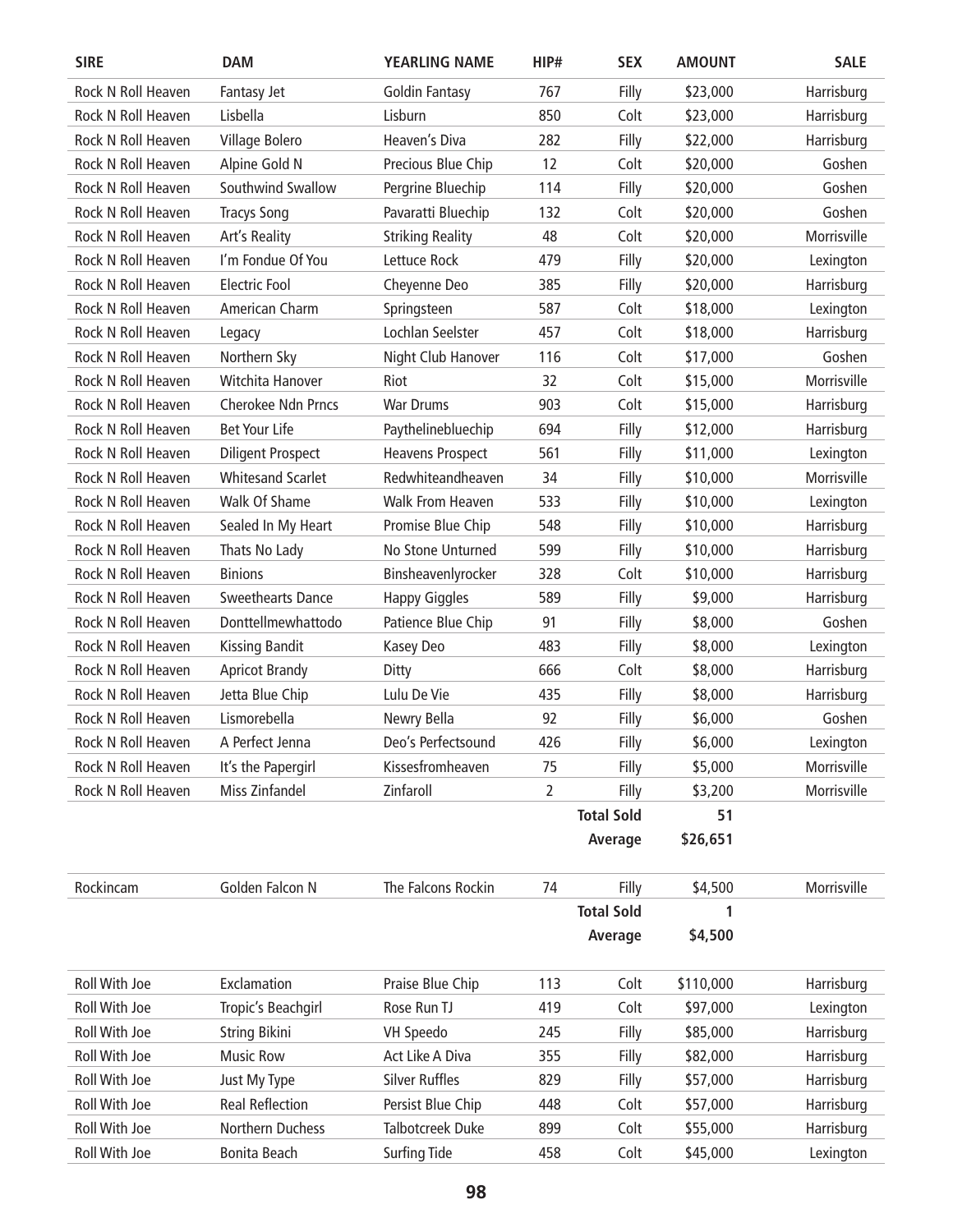| <b>SIRE</b>   | <b>DAM</b>               | <b>YEARLING NAME</b>       | HIP# | <b>SEX</b>        | <b>AMOUNT</b> | <b>SALE</b> |
|---------------|--------------------------|----------------------------|------|-------------------|---------------|-------------|
| Roll With Joe | No More Loving           | No Mo Fo Joe               | 487  | Filly             | \$45,000      | Harrisburg  |
| Roll With Joe | Delightful Hope          | Delightful Joe             | 739  | Colt              | \$43,000      | Harrisburg  |
| Roll With Joe | Apere Hanover            | Jose Fiesta                | 311  | Colt              | \$40,000      | Harrisburg  |
| Roll With Joe | Winbak Isabella          | Roll With Jeff             | 639  | Colt              | \$35,000      | Harrisburg  |
| Roll With Joe | Fancy Creek Funny        | Python Blue Chip           | 60   | Filly             | \$34,000      | Goshen      |
| Roll With Joe | More Power Rusty         | <b>Rolling With Power</b>  | 367  | Colt              | \$32,000      | Lexington   |
| Roll With Joe | Soiree                   | <b>Purgatory Blue Chip</b> | 570  | Colt              | \$30,000      | Harrisburg  |
| Roll With Joe | <b>Western Cat</b>       | <b>Silver Arrow</b>        | 625  | Colt              | \$30,000      | Harrisburg  |
| Roll With Joe | <b>Cell Power</b>        | Powerful Cell              | 719  | Colt              | \$30,000      | Harrisburg  |
| Roll With Joe | Aberdakara               | Kara Joe                   | 300  | Filly             | \$30,000      | Harrisburg  |
| Roll With Joe | Princess Lace            | All Lace                   | 240  | Filly             | \$25,000      | Lexington   |
| Roll With Joe | <b>BJ's Squall</b>       | <b>Bosshoss Hanover</b>    | 74   | Colt              | \$21,000      | Goshen      |
| Roll With Joe | Fit N Fancy              | <b>Frosty Touch</b>        | 403  | Filly             | \$20,000      | Lexington   |
| Roll With Joe | Mattwestern              | Itsasouthernthing          | 493  | Filly             | \$20,000      | Lexington   |
| Roll With Joe | Chant-A-Nuka             | Roll With A Nuka           | 2    | Filly             | \$19,000      | Goshen      |
| Roll With Joe | <b>Foxie Gram</b>        | <b>Grand Dad Joe</b>       | 65   | Colt              | \$19,000      | Goshen      |
| Roll With Joe | <b>Boxstep Hanover</b>   | Joe Six Pack               | 702  | Colt              | \$18,000      | Harrisburg  |
| Roll With Joe | Wu Wei Hanover           | Double Rolls               | 643  | Filly             | \$17,000      | Harrisburg  |
| Roll With Joe | Calista                  | Deluxe Roll                | 341  | Colt              | \$16,000      | Harrisburg  |
| Roll With Joe | Letsgobacktobed          | Steuben Laramie            | 90   | Colt              | \$15,000      | Goshen      |
| Roll With Joe | Michelle's Dream         | Michelle's Jazz            | 440  | Filly             | \$15,000      | Lexington   |
| Roll With Joe | <b>Western Seduction</b> | <b>VH Sheilastreasure</b>  | 626  | Filly             | \$15,000      | Harrisburg  |
| Roll With Joe | CD's Girl                | Rollin On By               | 716  | Colt              | \$15,000      | Harrisburg  |
| Roll With Joe | <b>Wild Memory</b>       | Cruisin With Joe           | 633  | Colt              | \$14,000      | Harrisburg  |
| Roll With Joe | Clara                    | Matinee Man                | 96   | Colt              | \$13,000      | Harrisburg  |
| Roll With Joe | <b>Wild Retreat</b>      | Rootin tootin              | 4    | Colt              | \$12,000      | Goshen      |
| Roll With Joe | Shessoluvabull           | <b>Bennet's Surprise</b>   | 264  | Filly             | \$10,000      | Lexington   |
| Roll With Joe | <b>Blue Rae</b>          | Rollinlikethunder          | 31   | Colt              | \$9,000       | Goshen      |
| Roll With Joe | Lillian Ford             | <b>Plaintiff Bluechip</b>  | 144  | Colt              | \$9,000       | Goshen      |
| Roll With Joe | Romancing The Sea        | <b>Rolling Sea</b>         | 135  | Colt              | \$8,500       | Goshen      |
| Roll With Joe | Return To Me             | Flyhawk Honor Roll         | 19   | Filly             | \$8,500       | Morrisville |
| Roll With Joe | <b>Coming Late</b>       | Overunderanthrough         | 58   | Filly             | \$8,000       | Morrisville |
| Roll With Joe | <b>Bliss N Vinegar</b>   | Paprike Blue Chip          | 64   | Colt              | \$7,000       | Goshen      |
| Roll With Joe | Easy Richess             | <b>Rollin Easy</b>         | 463  | Colt              | \$6,000       | Lexington   |
|               |                          |                            |      | <b>Total Sold</b> | 42            |             |
|               |                          |                            |      | Average           | \$30,405      |             |
|               |                          |                            |      |                   |               |             |
| So Surreal    | Donkeys Can Talk         | Cocked And Loaded          | 183  | Colt              | \$90,000      | Lexington   |
| So Surreal    | Pedigree Snob            | So Snobby                  | 246  | Filly             | \$90,000      | Lexington   |
| So Surreal    | Take My Pulse            | Keystone Tenacious         | 594  | Colt              | \$42,000      | Harrisburg  |
| So Surreal    | Please Me Please         | <b>Big Game James</b>      | 122  | Colt              | \$39,000      | Goshen      |
| So Surreal    | Habit                    | Woolworth                  | 471  | Colt              | \$32,000      | Lexington   |
| So Surreal    | My Girl's A Star         | Splash Brother             | 502  | Colt              | \$28,000      | Lexington   |
| So Surreal    | Western Kerry            | Mister Miami               | 29   | Colt              | \$20,000      | Morrisville |
| So Surreal    | Allamerican Meadow       | Seems Surreal              | 877  | Colt              | \$20,000      | Harrisburg  |